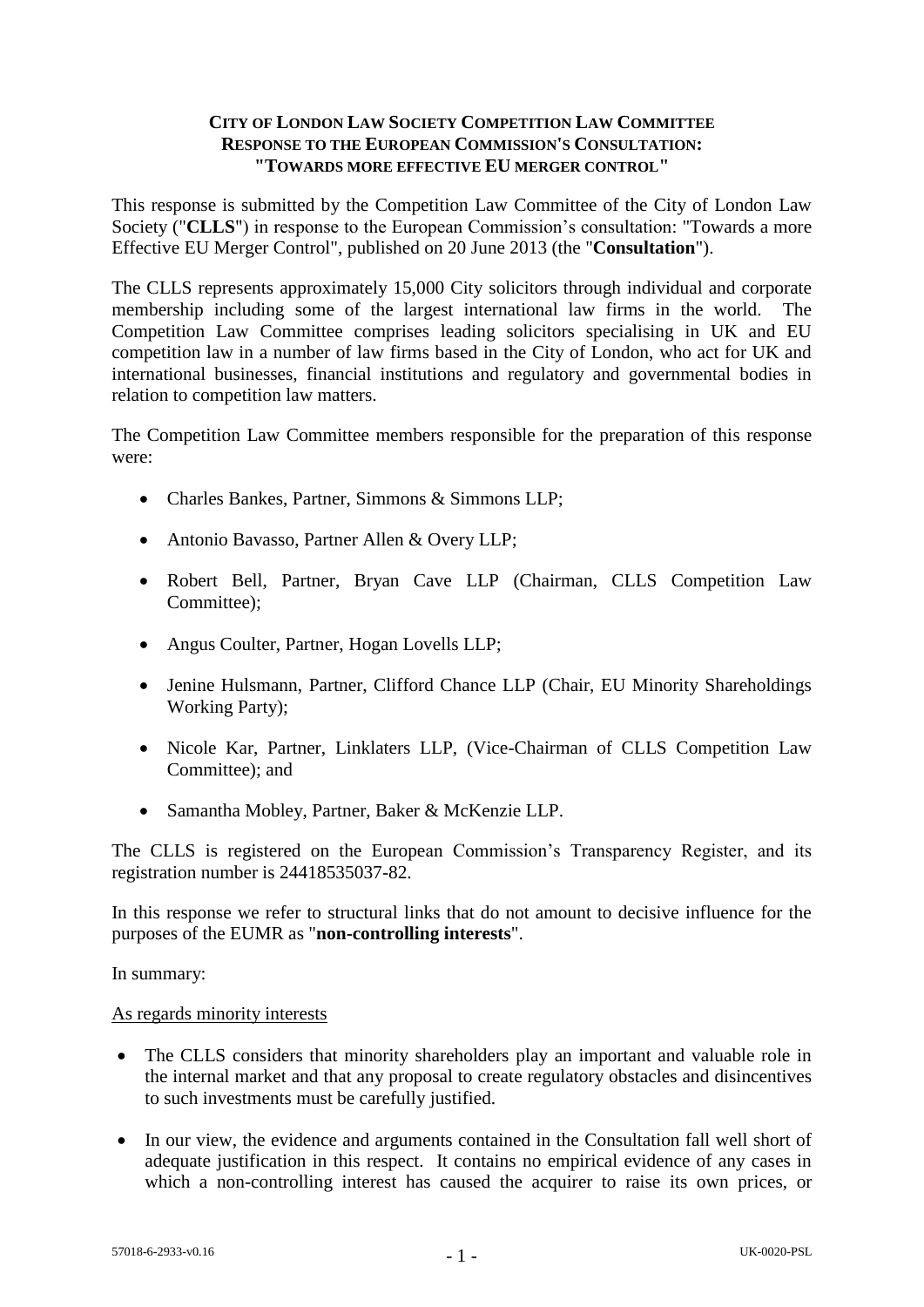allowed the acquirer to induce the target to act against its own interest, as two categories of the relevant theories of harm would require. In the only two merger control decisions referred to in the Consultation that assessed an implemented acquisition of a noncontrolling interest, neither found any evidence that competitive harm had arisen at the time of the decision. One of these involved an interest that has been held for almost seven years, during which competition between the parties was found to have remained intense. We also doubt whether the economic theories described in the Consultation apply with any frequency in commercial reality, or are relevant to interests that confer no control over the strategic commercial decisions of a target.

- The CLLS therefore submits that the Commission should carry out an empirical study of the 91 past transactions that it has identified as potentially meriting scrutiny, in order to assess whether regulation in this area is justified, and if so, what form it should take. It ought, at minimum, to be able to identify at least one transaction in which a noncontrolling interest has resulted in competitive harm, and an attendant price increase. Such a study would also allow the Commission to assess whether there really is a significant enforcement gap in respect of such interests. Our view is that there is unlikely to be a material gap, as all but an insignificant number of non-controlling interests are reviewable under the existing EU Merger Regulation ("**EUMR**"), Article 101 of the Treaty on the Functioning of the EU ("**Article 101**") and national merger control regimes.
- As regards the possibility that non-controlling interests may facilitate anticompetitive exchanges or disclosures of information, we see no justification for treating such practices differently – under the EUMR or Article 101 - according to the corporate context.
- If the Commission does opt to extend the scope of the EUMR to non-controlling interests, we strongly favour the self assessment system:
	- o First, it would allow for jurisdictional criteria to be framed in a way that ensures that only the relevant structural links are caught (e.g. between competitors, or vertically-related undertakings), which is unfeasible under a system that renders parties liable for penalties for failure to notify.
	- o Second, imposing filing obligations (and liability for penalties) on a large number of transactions, in order to catch such a small number of potentially problematic deals would be disproportionate and unjustified.
	- o Third, imposing such obligations would be unnecessary, as the self assessment is capable of ensuring that potentially harmful transactions are brought to the attention of the Commission.
	- o Fourth, non-controlling interests can be easily unwound, and the relevant competitive harm easily remedied, so there is no need to require them to be reviewed and cleared prior to their implementation.
- The availability of a voluntary notification possibility would be vital for the selfassessment or transparency system. Companies should not be expected to make substantial investments in non-controlling interests without the possibility of obtaining legal certainty that those investments will not be required to be unwound at a later date.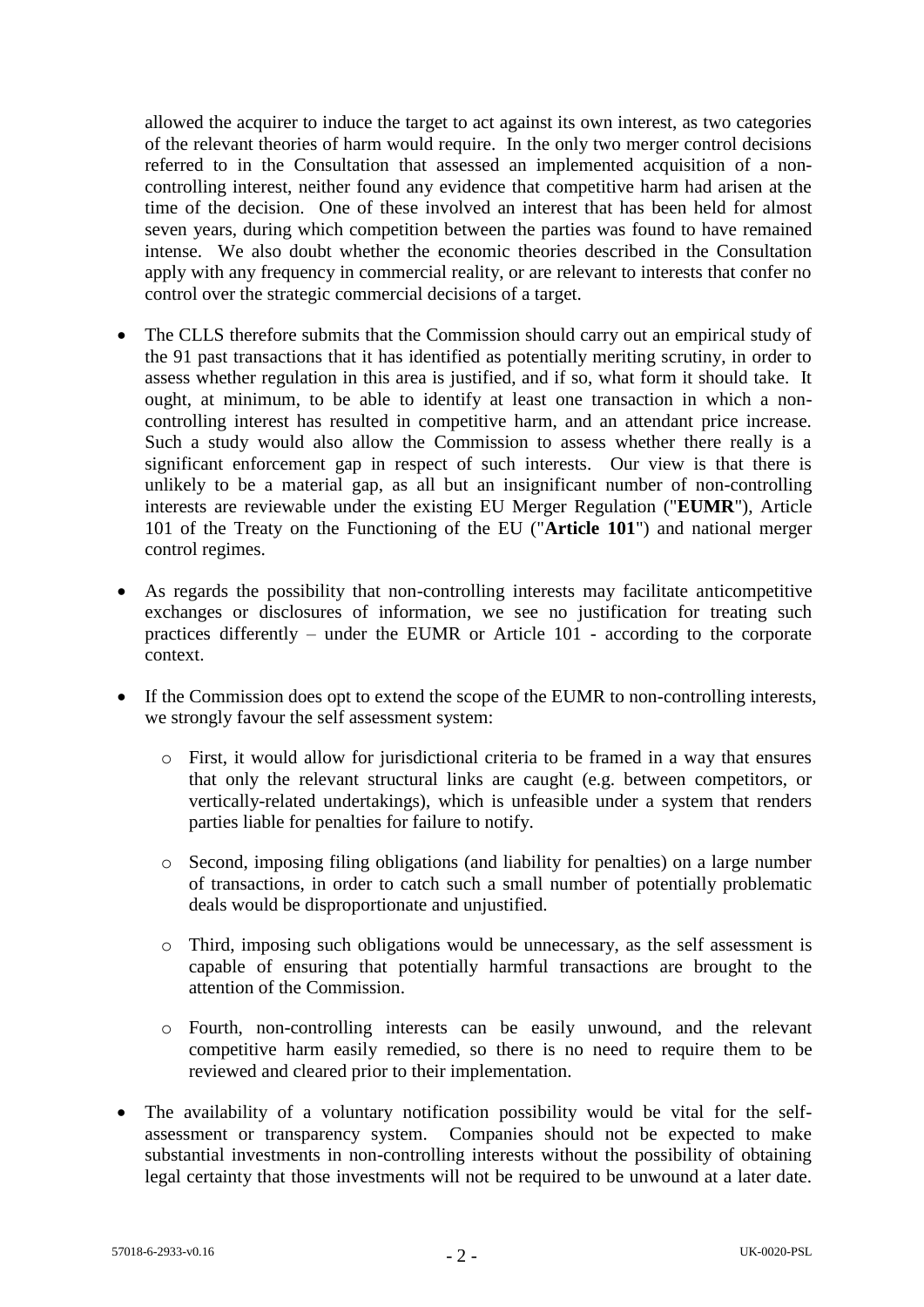However, we disagree that that voluntary notification should trigger an automatic standstill obligation. An appropriate limitation period would also be necessary, in our view.

- Any extended regime would require jurisdictional concepts and thresholds that are clear, easy to apply – without need for a detailed substantive assessment - and linked to theories of harm which are coherent and robust. Our initial view is that this would entail defining a structural link by reference to: (i) a material financial interest in the profits of the target; and (ii) material influence over the target, through the ability to veto one or more of a defined – and carefully considered - set of decisions that have corporate significance, but which fall outside the category of strategic commercial decisions that are relevant for identifying decisive influence. We also recommend jurisdictional safe harbours based on: (i) the competitive relationship (horizontal or vertical) between purchaser and target; and (ii) a requirement that decisive influence (and not just material influence) is exercised over at least one of the competitively related businesses.
- We are concerned by the statement in the Consultation that under a self assessment or transparency system "the Commission might at a later stage consider issuing guidance on the types of cases it is most likely to examine" (emphasis added). Companies should not become subject to risks of onerous remedies (such as divestments) without information on the circumstances in which those risks apply.
- Any extension of the scope of the EUMR should be designed so that it will not have an adverse effect on the existing regime for review of controlling interests, or on national merger control regimes. For instance, acquisitions of controlling interests should not become notifiable purely because of the presence of a non-controlling shareholder, and national authorities should not be permitted to refer acquisitions of non-controlling interests to the Commission, or to request that such transactions be referred to them, if they cannot review such transactions under their national merger control laws.

### As regards case referrals

- The CLLS welcomes the proposed reform of the Article 4(5) referral system, and considers that it would be beneficial both in terms of timing, costs and the attractiveness of this referral mechanism. However, we do not consider that unauthorised prenotification contacts and exchanges of information between the Commission and national authorities are necessary or desirable, for the various reasons set out below.
- As regards the Article 22 referral system, the opinion of members of the CLLS is that it should be abolished, not modified. If it is retained, we agree with the Commission that only Member States which have jurisdiction over the notified transaction should be allowed to make a referral or join a referral request under Article 22. Various other suggestions for improving the efficiency and legal certainty of the Article 22 mechanism are set out below.
- However, we have various reservations concerning the broadening of the geographic scope of the Commission's jurisdiction after the referral. In particular, it would not avoid the potential problem of a patchwork approach of parallel proceedings and it would mean that further legal costs are wasted on unnecessary EEA-wide substantive analyses. The suggestion that national clearance decisions could become retroactively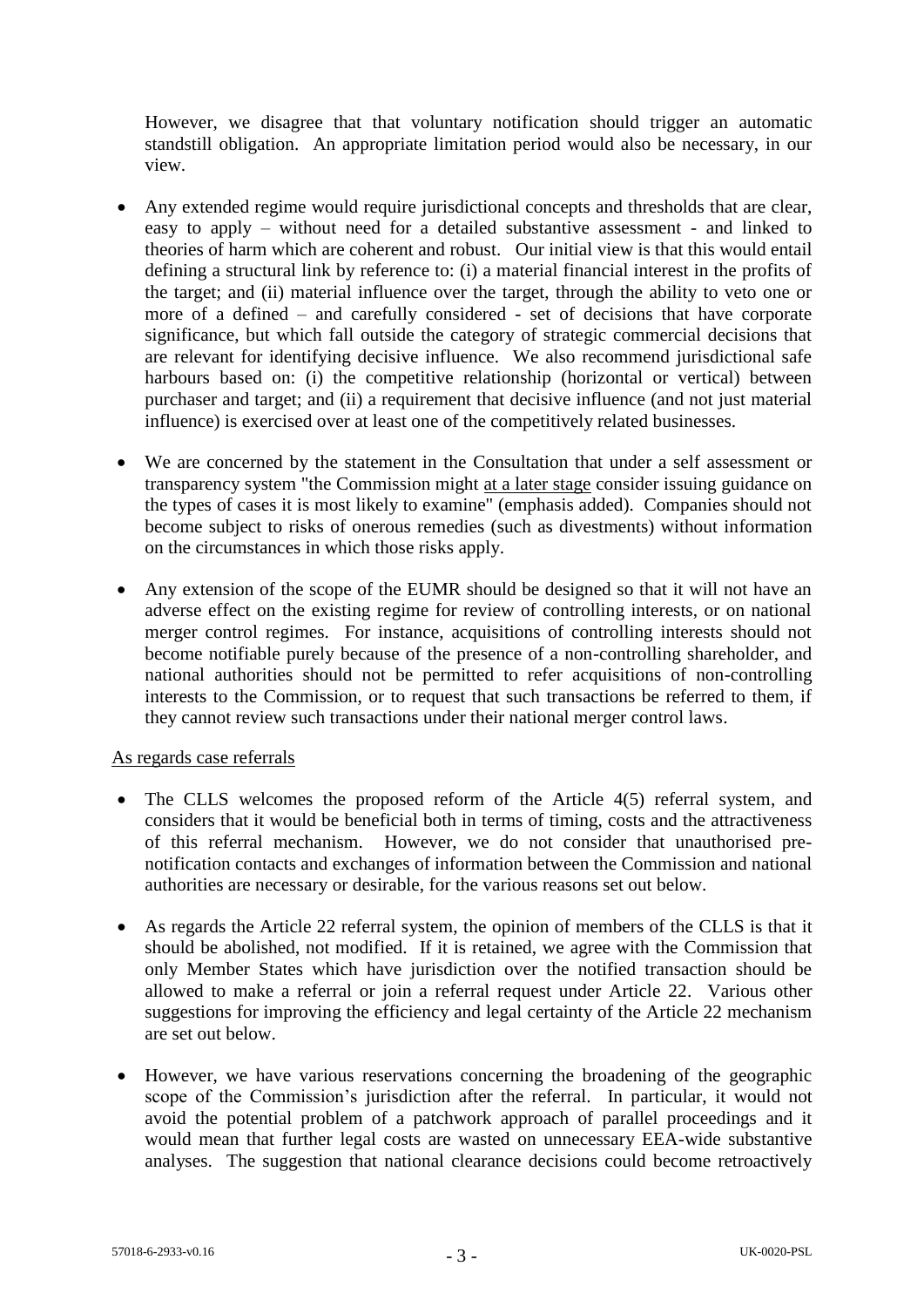invalid in the event of an Article 22 referral would be anathema to legal certainty and would harm parties' to plan transactions and manage merger control risks.

### As regards the miscellaneous questions

- We applaud the Commission's initiative to explore ways to eliminate the redundant filing requirements that presently arise for transactions having no conceivable nexus with the EU. We suggest a number of ways in which this could be achieved.
- We agree that the following proposed modifications would be sensible:
	- o allowing notification of stock exchange share acquisitions without a public takeover bid, under Article 4(1) EUMR;
	- o complementing Article 5(4) EUMR with explicit methodology for the calculation of a joint venture's relevant turnover; and
	- o allowing for penalties to be imposed on parties and third parties that disclose nonpublic commercial information that they have agreed to receive exclusively for the purpose of the proceeding (e.g. through access to the file).
- If the Commission does not extend the EUMR to cover non-controlling interests, we are less persuaded that extending Article 8(4) EUMR to cover partially implemented transactions is necessary or desirable. Internal consistency of the EUMR could be better achieved by a provision that expressly allows parties to retain a non-controlling interest in a business that is to be divested, provided that does not adversely affect competition, or the Commission's ability to implement the remedies that it considers necessary.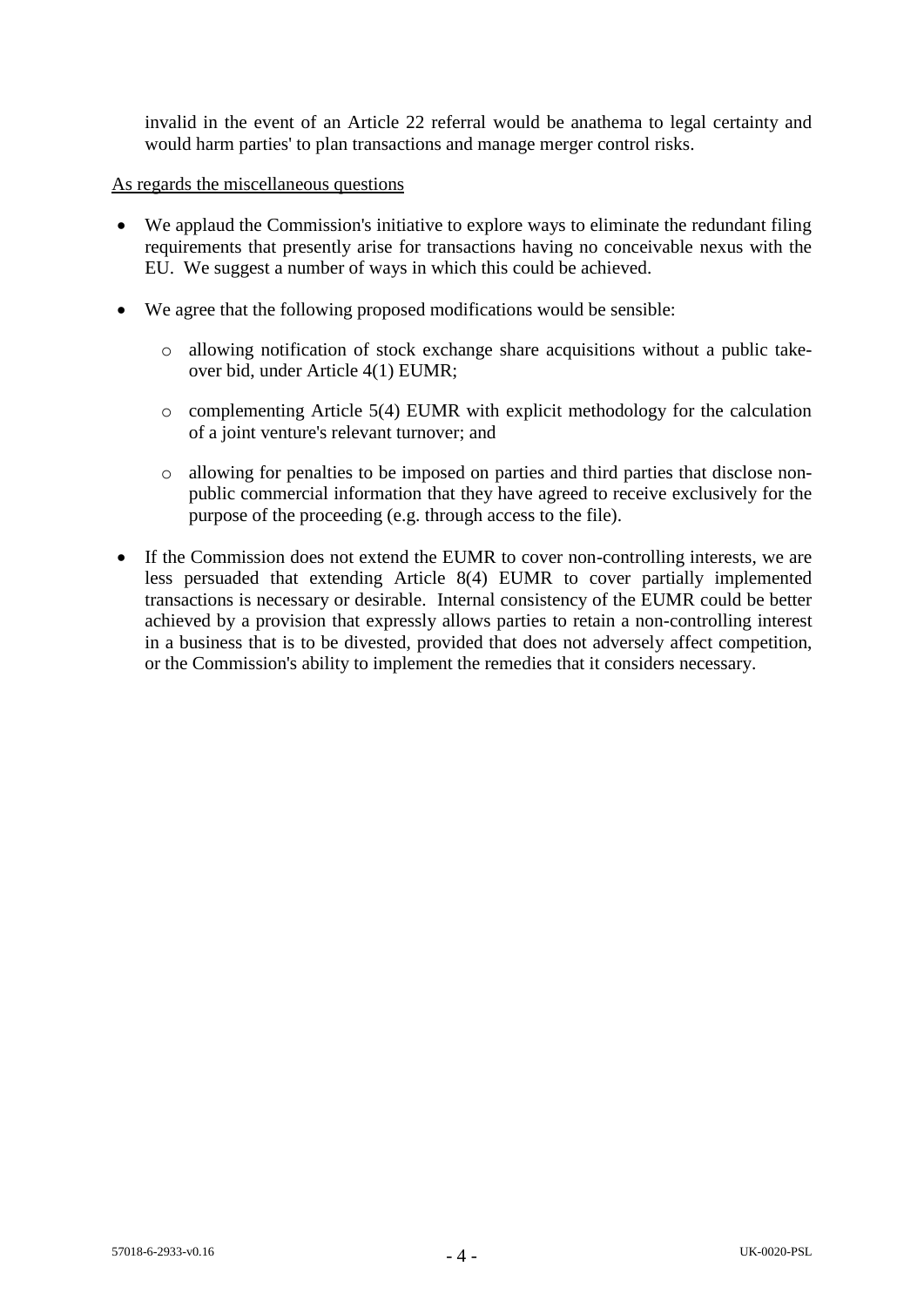# 1. **In your view would it be appropriate to complement the Commission's toolkit to enable it to investigate the creation of structural links under the Merger Regulation?**

- 1.1 Minority shareholders play an important and valuable role in the internal market. The various benefits of their investments include the creation of new competitive offerings, increased market liquidity, dissemination of technology and best practices, improved corporate governance and superior financial performance of the undertakings in which they are held. Consequently, we consider that any proposal to create regulatory obstacles and disincentives to such investments must be carefully justified. In our view, the evidence and arguments contained in the Consultation fall well short of adequate justification in this respect, for the reasons set out below.
- 1.2 The observations below are informed by the experience of CLLS members of advising on the merger control regime of the UK, which is one of the few merger control regimes in the EU that applies to acquisitions of non-controlling interest, and the only one that does not prohibit implementation of such acquisitions prior to merger control clearance.

# **There is no empirical evidence of the need for regulation**

- <span id="page-4-0"></span>1.3 The summary of relevant economic literature in Annex I of the Consultation is, as noted in that Annex, "based on theoretical considerations, as there is currently only limited empirical literature on the effects of structural links". In our view, good regulation should be grounded in empirical fact. It seems to us that it would be entirely possible to develop such evidence in relation to non-controlling interests. The Commission has already identified some 91 transactions over a six year period that may have merited competition scrutiny, and which could form the basis of an empirical study of their actual economic effects and, in particular, their impact on prices of the undertakings concerned.<sup>1</sup> The results of such a study would provide the Commission with a firm basis for deciding on the necessity of regulation in this area, and the form that such regulation should take. Before embarking on a reform of such importance, the Commission ought to be able to point to at least one instance in which a non-controlling minority interest has resulted in an SIEC and an attendant price increase.
- 1.4 In the absence of such empirical evidence, we do not consider that the economic theories described in Annex I are sufficient justification for the Commission's proposals. In this respect, it is important to distinguish carefully between three conceptually distinct categories of theory that are described in the Annex.

# *Theories of harm relating to purely passive financial interests*

1.5 This theory is that the acquisition of a purely passive financial interest in a rival might give a purchaser an incentive to increase its own prices as, post-acquisition, it will internalise a proportion of the profits that are lost to the rival in which it now has an interest. This theory applies regardless of the degree of influence exercised over the

See Annex II of the Consultation.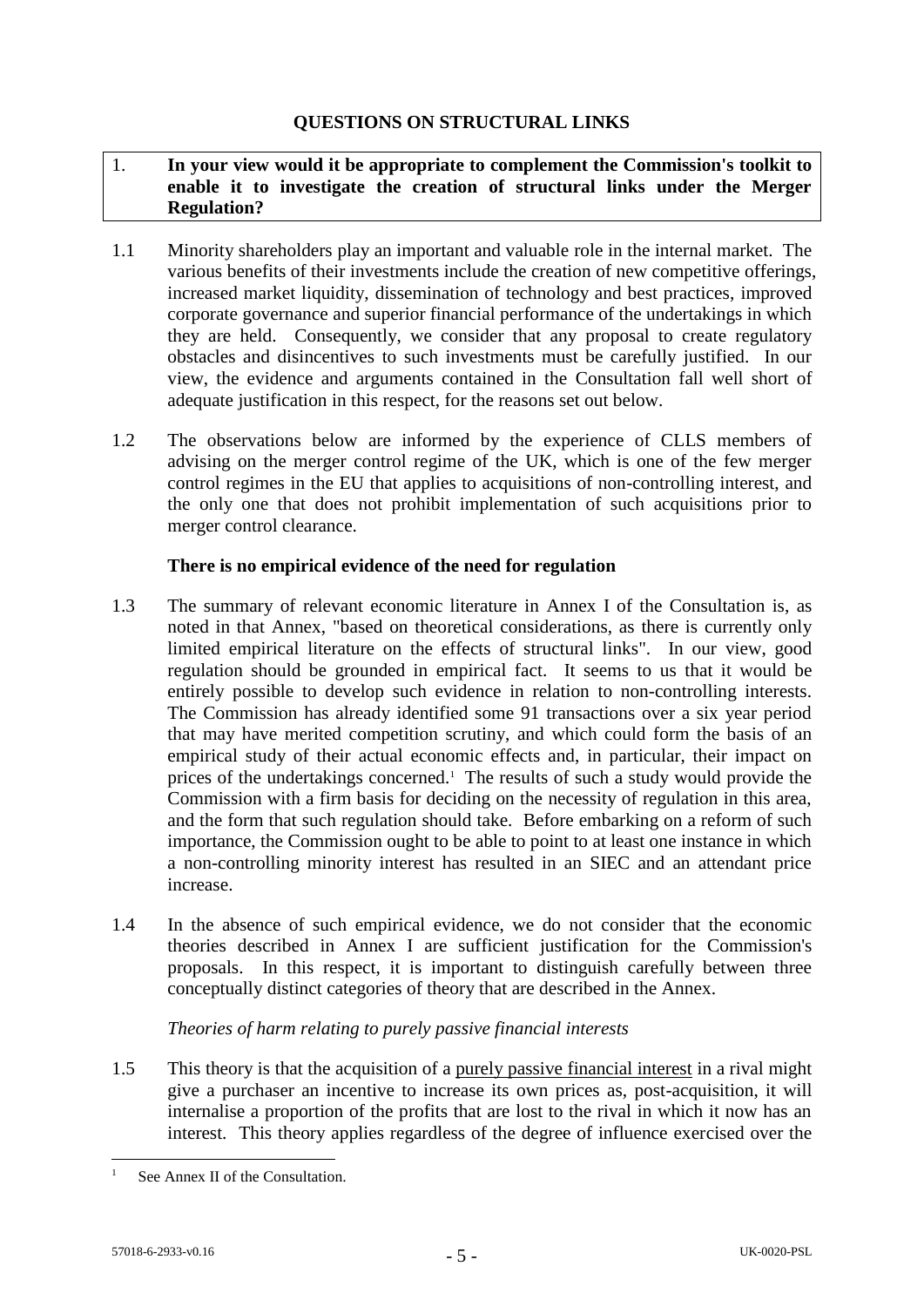acquired firm. Similar theories apply in respect of minority interests in vertically linked firms:

- 1.5.1 a passive interest in a downstream firm may create an incentive for the upstream firm to foreclose downstream rivals (e.g. through price increases) to the firm in which it has an interest, as it will now participate in a proportion of the downstream firm's increased profits; and
- 1.5.2 a passive interest in an upstream firm may create an incentive for the downstream firm to increase its prices, in the expectation that it will benefit from a proportion of the increased profits upstream.
- 1.6 A factor that is common to all these theories of harm is that the acquiring firm must act in a way that is unprofitable - or less profitable - for its own business, in the hope that it will recoup those lost profits through the minority shareholding, whether through higher dividends or an increase in the value of the shareholding itself. Another common factor is that under these theories of harm, an acquisition of a minority interest is considerably less likely to result in competitive harm than a full merger. As noted in Annex I "an acquisition of a passive structural link creates less upward pricing pressure since the acquiring firm only partially internalises the externalities of a price increase to the target firm".
- 1.7 While we recognise the hypothetical validity of these theories of harm in certain circumstances, it is not clear to us that the simplified models and assumptions on which they rely hold true with any frequency in commercial reality. For example, most managers would balk at the risks inherent in implementing an unprofitable price rise for their own products in the hope that it would sufficiently inflate the value of their firm's interest in a rival, particularly when that interest confers no influence at all over the target, and when taking into account the substantial cost of acquiring that interest in the first place. Such a strategy could be thwarted by any number of factors, such as inefficiency or incompetence of the acquired firm and its managers, unrelated stock market movements, imperfect information or because the competing products make up only a small or uncertain proportion of the total production of the acquired firm. <sup>2</sup>
- 1.8 In advising our clients on corporate mergers and acquisitions in the EU, members of the CLLS have not encountered any instances in which the possibility of such a strategy has been cited as a rationale for the acquisition of a non-controlling minority interest. Moreover, we note that of the cases referred to in the Commission's Annex II,<sup>3</sup> this theory of harm has hardly ever been applied to identify a potential

<sup>1</sup> <sup>2</sup> We note that there is a degree of disagreement in the economic literature on these points (see, for example, the response of Salop and O'Brien to points raised by Dubrow, "*The Economic Effects of Passive Minority Equity Interests*: Reply", Antitrust Law Journal, Vol. 69, pp 611-625 (2011)).

<sup>3</sup> Other relevant cases are: the 2004 *Mainova / Aschaffensburger* case (decision B8-27/04 of the Bundeskartellamt), in which Mainova's interest in the profits of its customer was found to be liable to result in customer foreclosure because it gave Mainova a potential incentive to lower its prices. This theory of harm does not appear to be supported by any of the economic theories described in Annex I and is instead described as a pro-competitive scenario in paragraph 62 of that Annex. In the 2004 *DuMont Schauberg/Bonner Zeitungsdruckerei* case (decision B6-27/04 of the Bundeskartellamt) the Court of Appeal of Dusseldorf held that an 18% share in the profits of certain of the seller's subsidiaries did not amount to a competitively significant influence. In the US *Primestar/ASkyB* case, the Department of Justice ("**DOJ**")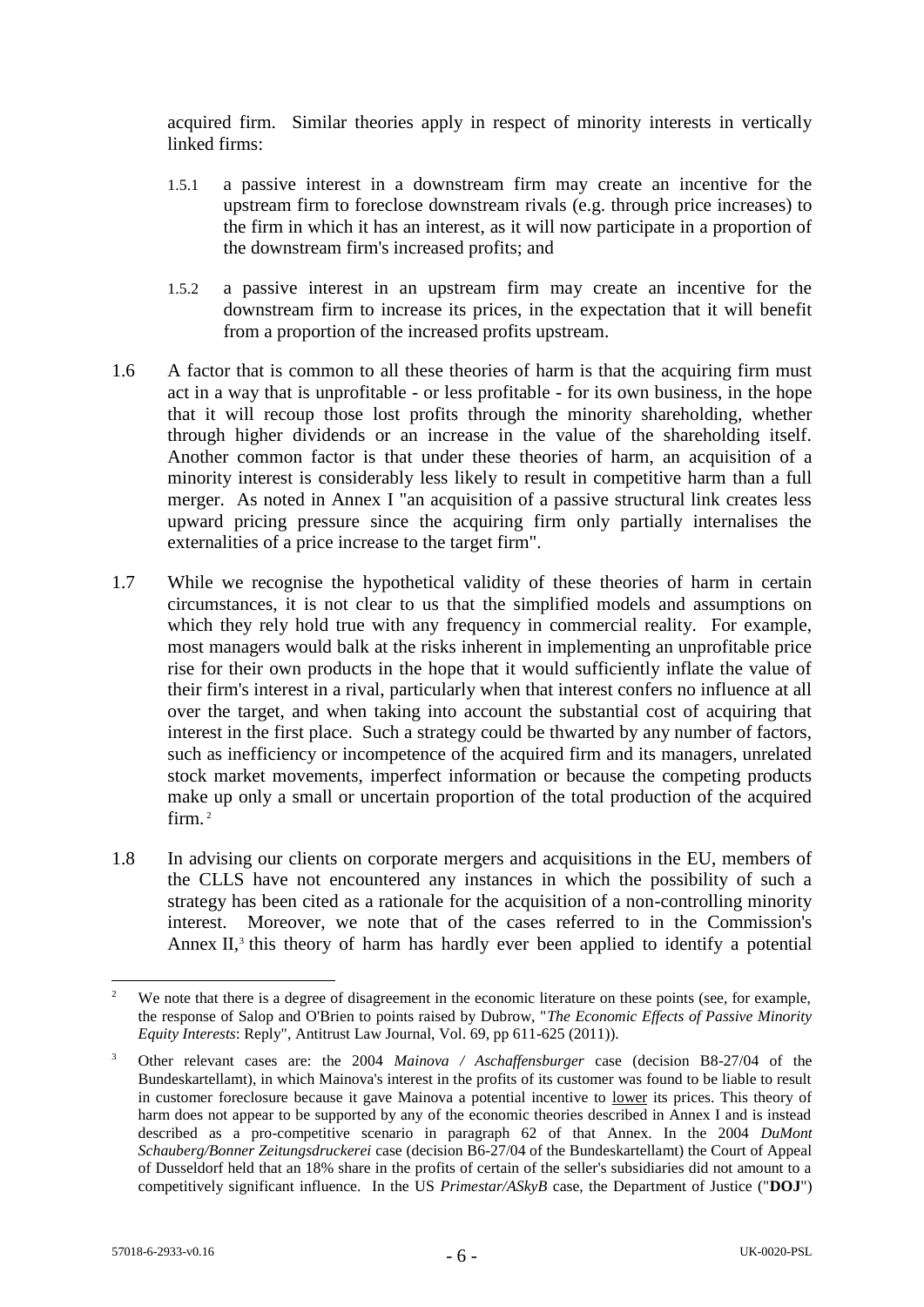harm to competition. The isolated examples, which relate to vertical structural links, appear to rely on the assumption that such a link always creates foreclosure and lack supporting economic analysis.<sup>4</sup> In contrast, the UK Competition Commission's recent provisional findings report in *Ryanair/Aer Lingus* considered this theory in some detail, and dismissed it for lack of evidence due to "the uncertainty and indirectness by which Aer Lingus' profit will flow back to Ryanair".<sup>5</sup> The Office of Fair Trading has also considered and dismissed such theories of harm in previous cases.<sup>6</sup>

1.9 We therefore submit that the need for to the Commission to expand its "toolkit" to allow such theories to be considered under the EUMR is entirely lacking in evidence.

### *Theories of harm relating to corporate influence*

- 1.10 Another category of theories relates to the corporate influence that a minority interest confers over the actions of the acquired firm. A common factor to all these theories is that the interest must allow the purchaser to "induce" the target to act in a way that benefits the acquiring firm, but is not in the target's own best interests.<sup>7</sup> This may be, for example, by implementing an unprofitable price rise (in the case of a minority interest in a competitor), or by engaging in unprofitable foreclosure of suppliers or customers (in the case of a vertical transaction). A key question is therefore whether it is possible to do so with a level of influence that does not confer the *de jure* or *de facto* ability to veto any strategic commercial decisions of the target. Conversely, the magnitude of the financial interest is only relevant in the sense that a smaller financial interest might cause the corporate influence to result in a greater degree of competitive harm.
- 1.11 Annex I of the Consultation states that: "[t]he economic literature identifies certain scenarios where the legal definition of control and "decisive influence" under the EU Merger Regulation [...] would not be met, but nevertheless the holder of a noncontrolling minority shareholding [...] may still be able to exert material influence over the target firm with potentially significant anticompetitive effects." In our view,

- <sup>5</sup> See paragraph 1.19 below.
- <sup>6</sup> See, for example, the decision of the Office of Fair Trading in the anticipated acquisition by Centrica of 20 per cent of Lake Acquisitions, 7 August 2009.
- We recognise that there are certain stylised coordinated effects scenarios in which a price rise might be in the interests of the target (as described by Foros, Kind and Shaffer, "Mergers and Partial Ownership" (2010)), but consider these highly unlikely to arise in practice.

asserted that NewsCorp's acquisition of a 20% non-voting equity stake in Primestar would remove NewsCorp's ASkyB as a potential competitor. However, this was in the context of Primestar's acquisition of ASkyB's direct broadcast satellite broadcasting slots and other satellite assets, which would clearly have been a more important cause of ASkyB's elimination as a potential competitor, and which would in any event have amounted to a reviewable "concentration" for the purposes of the EUMR (see the DOJ's complaint http://www.justice.gov/atr/cases/f1700/1757.htm). The theory has been applied by the Commission in *Tetra/Laval* and *Schneider/Legrand* but this was in the context of assessing the effectiveness of the remedy to an anticompetitive transaction, not in the context of assessing whether a minority interest gave rise to anticompetitive harm.

<sup>4</sup> For example, in *E.On/MOL* (Case M.3696), the Commission considered that an upstream supplier's financial interest in a customer would cause it to "naturally favour a company in which it holds shares over any other company in view of its financial interest arising from the possibility to receive dividends and to obtain capital gains on the increase in value of its shareholding resulting from [the customer's] greater profitability (even if no dividends were distributed)."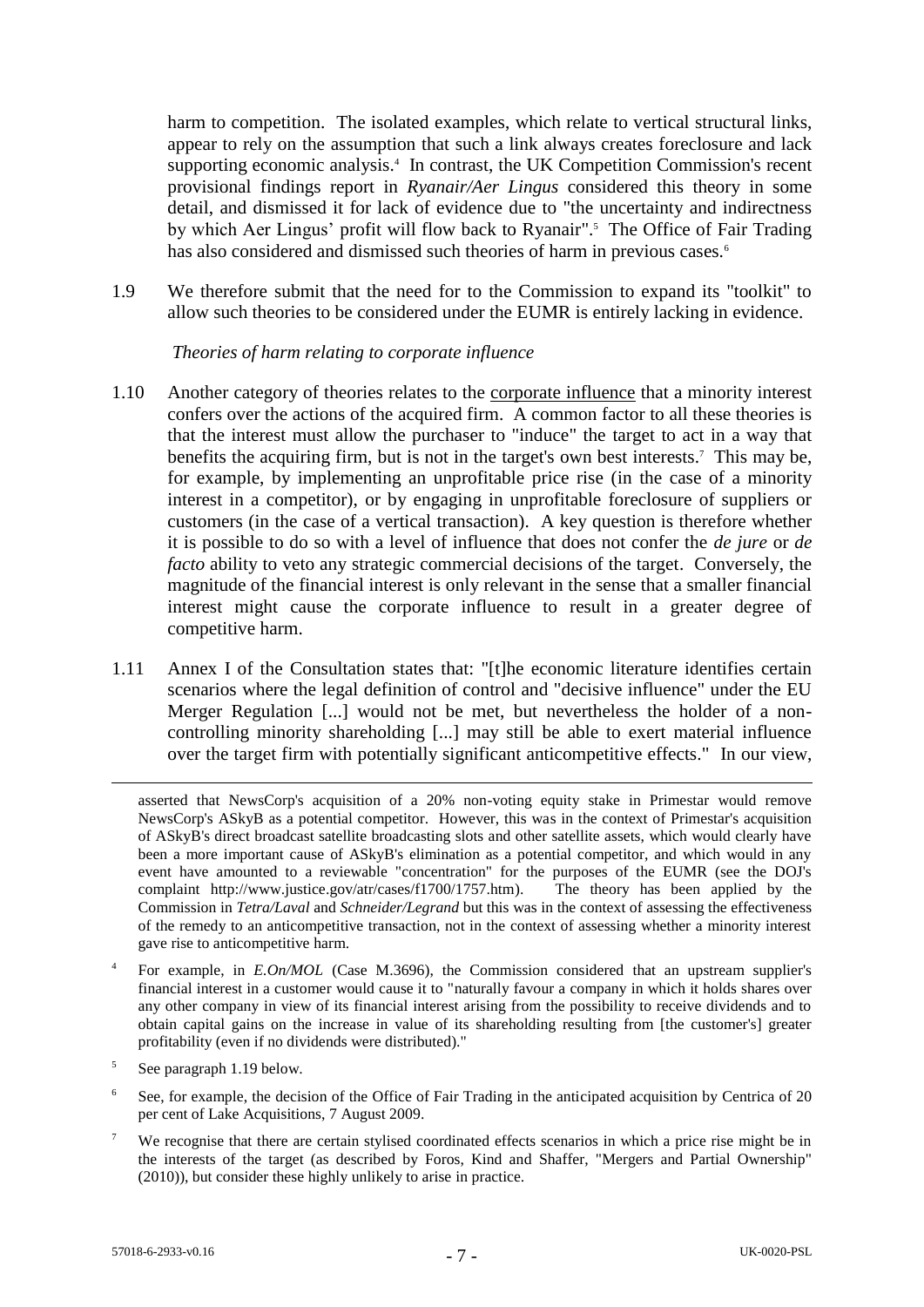that statement is misleading. Of the various papers referred to in Section 3.2 of Annex I ("structural links that confer some degree of influence") only one touches on such non-controlling interests.<sup>8</sup> Moreover, the two scenarios described in that paper and referred to in Annex I<sup>9</sup> have only limited relevance to the question of whether the holder of a non-controlling interest in a target firm really could "induce" the management of that firm to take decisions that are not in the firm's best interests. One of those scenarios posits that company laws and competition rules act to prevent such influence,<sup>10</sup> particularly for public companies. The other (as implicitly acknowledged in paragraph 34 of Annex I) is a pure assumption that is employed for the purpose of modelling its economic effects, and has no bearing on the question of whether managers of the target would take into account the adverse interests of a noncontrolling shareholder. 11

- 1.12 The only statement in the Annex that appears to address the mechanism by which a non-controlling interest might allow its holder to induce the target firm to act against its interests is the statement that a small financial interest may confer material influence "if the minority shareholder has been given special corporate rights or if the minority owner may form a coalition with other shareholders, thereby obtaining more influence than suggested by the joint financial interest". There is no theoretical or empirical evidence offered in support of this statement, and paragraph 42 of the Annex concedes that acquisitions of significant corporate rights "may already be covered by the existing merger regulation to the extent that the legal criterion of 'decisive influence' is met".
- 1.13 In our view, applying corporate control theories of harm to non-controlling minority interests relies on two assumptions, both of which are invariably false in practice:
	- 1.13.1 First, that other shareholders are too incompetent to recognise the minority shareholder's conflict of interest, or to assess for themselves what is in the best interests of the target. In our experience, however, shareholders in companies of the size that satisfy the EUMR filing thresholds tend to be highly sophisticated investors, with deep knowledge of the sectors in which they are invested and strong views on strategy that should be adopted by companies in their investment portfolios. This is particularly true of institutional investors in public companies. To the extent that a minority shareholder in a shifting alliances scenario might, on occasion, cast the decisive vote, that does not mean that it has the power to force the target to act against its own interests – it merely means that there were finely balanced views among the shareholders

<u>.</u>

<sup>8</sup> Salop and O'Brien, "*Competitive Effects of Partial Ownership: Financial Interest and Corporate Control"*, Antitrust law Journal, Vol. 67, pp 559-614 (2000).

<sup>9</sup> Footnote 25 of Annex 1.

<sup>&</sup>lt;sup>10</sup> "Thus it seems far from settled that one or more of the shareholders, even if they collectively had a majority interest, could cause a company to pursue a course of conduct that advance s their interests while conflicting with the best interests of the company." Salop and O'Brien (2000), pp 581.

<sup>&</sup>lt;sup>11</sup> Under the "proportional control" scenario, "the Board and managers of the acquiring firm take into account their shareholders' interests in other firms [...] in proportion to their financial interests in the acquired firm" (Salop and O'Brien (2000), pp 583). However, the paper in question contains no analysis of whether this scenario has any grounding in reality, other than to note that it is "more relevant in the joint venture context when the acquired firm is the joint venture and there are a number of competitors with financial interests in that entity".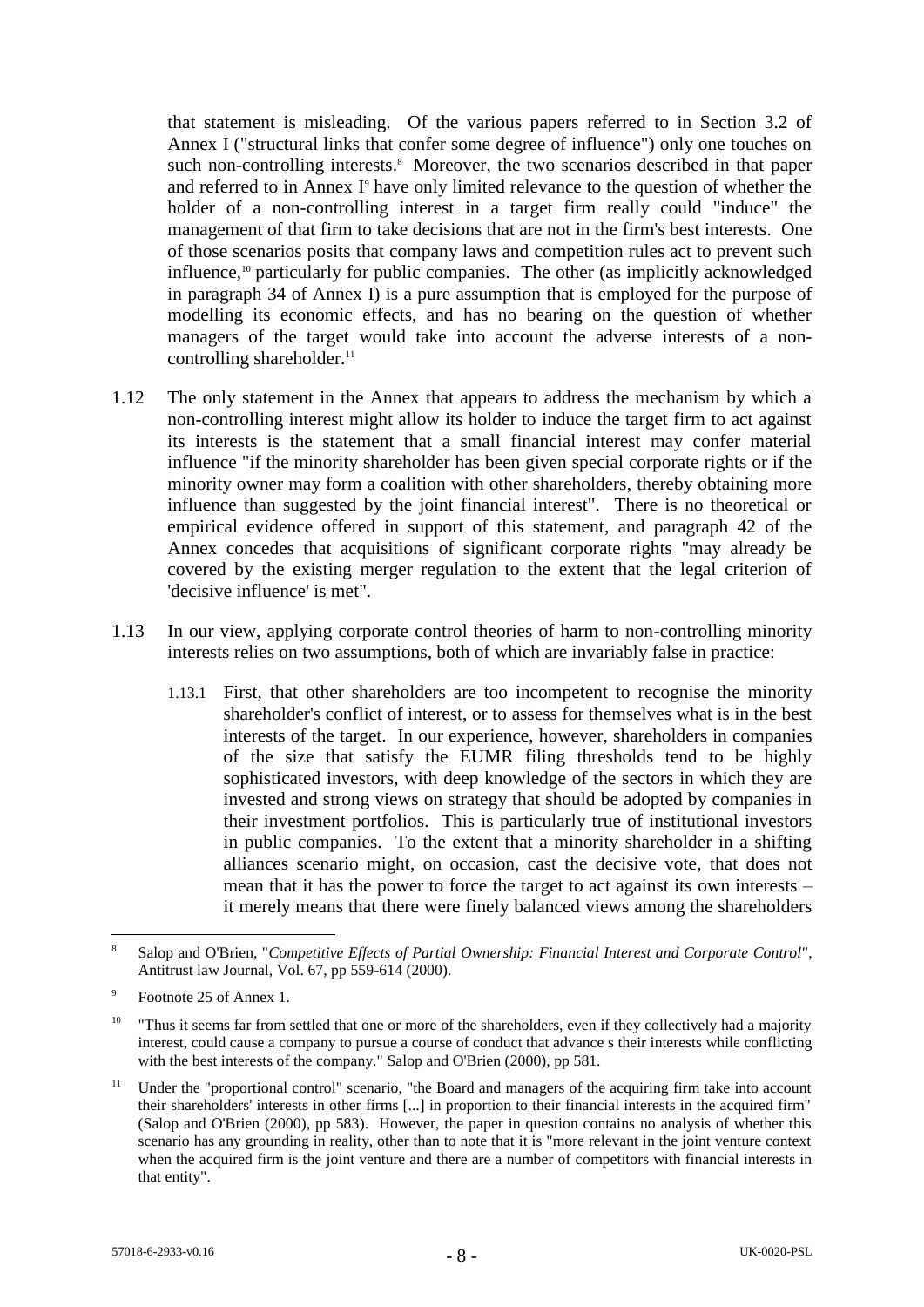as to the merits of the proposal in question. Moreover, if other shareholders really are consistently likely to follow the lead of the minority shareholder, this is already caught by the concept of *de facto* decisive influence under the EUMR.

- 1.13.2 The second assumption is that the target's management and board of directors would be so disrupted by the exercise of veto rights that amount to minority investor protections (i.e. those that fall short of decisive influence) that they would be forced to adopt sub-optimal decisions on issues of pricing and corporate strategy. Again, there is no evidence for that assumption, either in the Consultation document or in the case law (see paragraphs [1.18](#page-9-0) to [1.20](#page-10-0) below). In contrast, there are many examples of targets that have vigorously resisted non-controlling shareholders' attempts to influence adversely their corporate strategies. Directors with whom CLLS members have dealt would be bemused by the suggestion that a minority investor with only rights to veto decisions such as reductions of share capital or variation of class rights would be granted any say in their pricing decisions.
- 1.14 As explained in paragraph [1.19](#page-9-1) below, in the two merger control cases referred to in the Consultation that have assessed the actual prior impact of a minority shareholding in a competitor, none has found any evidence that the purchaser had caused the target firm to act against its own interests, or indeed had affected their competitive conduct in any way. Moreover, where issues of corporate influence have arisen in the UK, the authorities' concerns have not been about the acquirer's ability to influence the target's pricing but have instead focused on the purchaser's ability to influence specific strategic decisions, such as entering into M&A, raising certain types of funding or the disposal of key assets. In contrast, the relevant theories of harm described in Annex I all focus on influence over pricing decisions, and are therefore inconsistent with the reality of the UK experience.

# *Theories of harm relating to information exchange*

- 1.15 These theories of harm centre on the increased access that may be afforded to a minority shareholder to competitively-sensitive information concerning its rival. We do not consider there to be any justification for treating the exchange of information between rivals in this context differently to anticompetitive exchanges of information in any other context. Distinguishing between information exchanges according to the corporate context seems to us likely to result in a considerable degree of confusion and legal uncertainty as to which set of rules apply in any given situation.
- 1.16 In addition, it will clearly remain the case that the holder of a non-controlling interest does not form part of the same undertaking as the target, and that flows of competitively sensitive information between them may therefore amount to a concerted practice for the purpose of Article 101. Consequently, if the Commission's powers of investigation under Regulation 1/2003 were to be disapplied to this type of information exchange, <sup>12</sup> this would effectively legitimise anticompetitive exchanges unless and until the Commission intervened under the EUMR and secured remedies to limit such exchanges. In practice, the Commission would need to intervene in every

 $12$ As is the case for concentrations, under Article 21 EUMR.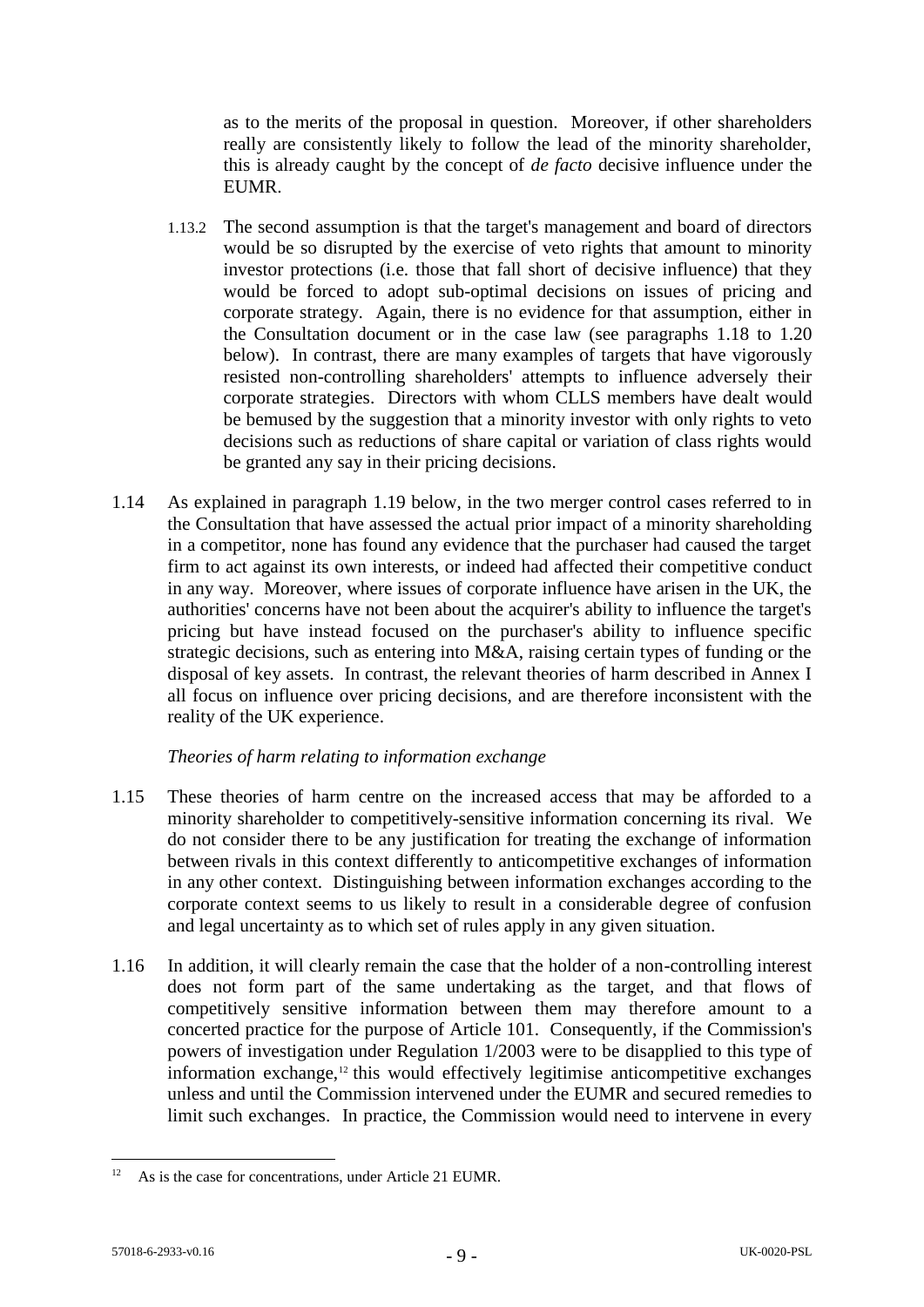single instance of a minority interest in a rival (no matter how small) in order to do so, which would impose disproportionate administrative burdens on the Commission and purchasers alike.

<span id="page-9-2"></span>1.17 We therefore consider that if the Commission opts to extend the EUMR to cover noncontrolling interests, Article 101 remains the most appropriate enforcement tool for exchanges and disclosures of information between the acquiring firm and target. There is no conflict, in our view, between rights of shareholders and directors to receive certain information under company laws, and the obligation under the competition rules not to accept certain information, or to recuse themselves from certain decisions. In our experience, companies, shareholders, directors and their business advisers are capable of self-assessing these matters and of recusing themselves in appropriate circumstances, particularly given the duty of directors to avoid conflicts of interest. To the extent that there is uncertainty, the Commission might consider issuing guidance on the circumstances in which flows of information in the corporate context may be prohibited by Article 101.

## **Case law of national competition authorities is not evidence of the need for regulation**

- <span id="page-9-0"></span>1.18 The cases cited in Annex II of the Consultation are not evidence of a need to expand the Commission's enforcement powers in this area. With two exceptions, those cases involved subjective assessments of the likelihood of certain hypothetical scenarios arising in the future. <sup>13</sup> In the absence of any ex-post evaluation of these decisions, there is no evidence that their assessments were correct.
- <span id="page-9-1"></span>1.19 The only two cases referred to in the Consultation that have considered the actual impact non-controlling interests that had been implemented prior to the relevant decision are the decisions of the UK Competition Commission ("**CC**") in *BSkyB/ITV*<sup>14</sup> and *Ryanair/Aer Lingus.* <sup>15</sup> In both cases, the UK's Competition Commission ("**CC**") found no evidence that any anticompetitive harm had arisen by the time of its decision. In *Ryanair/Aer Lingus*, Ryanair had owned a 29.82% interest in Aer Lingus for almost seven years by the time of the CC's report. The report found that:
	- 1.19.1 during the period of Ryanair's ownership, Aer Lingus has repositioned itself as a "value carrier", so becoming a closer competitor to Ryanair, and competition between the two airlines had "remained intense since 2006". This was supported by the Commission's own decision on Ryanair's third bid for Aer

<u>.</u>

<sup>&</sup>lt;sup>13</sup> The 2003 US *Dairy Farmers / Southern Bell* case referred to in Annex II had already been implemented, but this transaction related to an acquisition of a 50% interest that amounted to decisive influence for the purpose of the EUMR, not a non-controlling interest.

<sup>14</sup> Final report of the Competition Commission on the completed acquisition by *British Sky Broadcasting Group plc of 17.9 per cent of the shares in ITV plc* (*BSkyB/ITV*), 14 December 2007. Although dealt with on the basis of a competition theory of harm, this was a case in which issues of plurality of the media were also engaged.

<sup>15</sup> Final report of the Competition Commission completed acquisition by *Ryanair Holdings plc of a minority shareholding in Aer Lingus Group plc (Ryanair/Aer Lingus)*, 28 August 2013.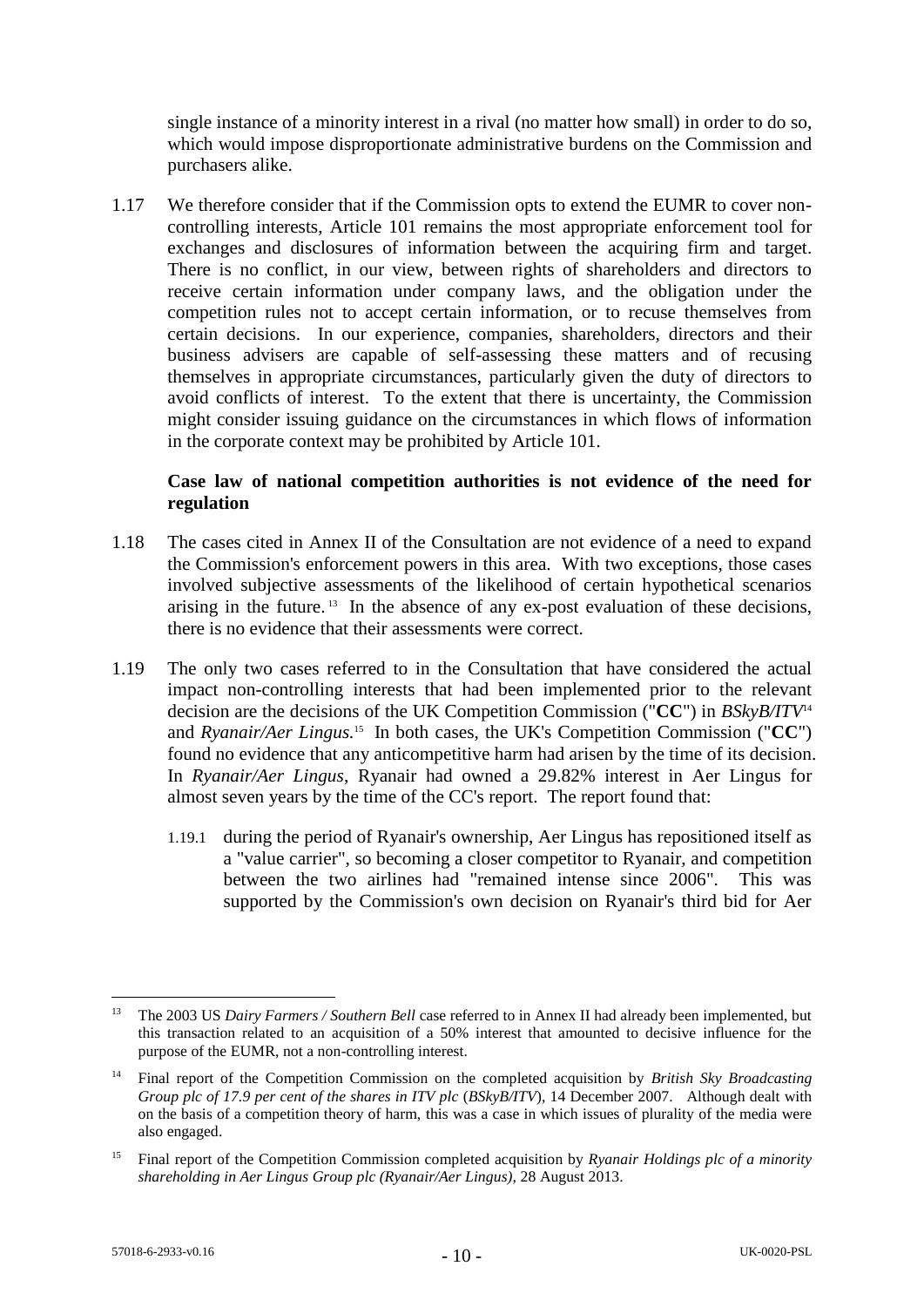Lingus which found that "if anything competition had increased between the parties";<sup>16</sup>

- 1.19.2 Aer Lingus "does not compete less fiercely with Ryanair in order to avoid antagonizing its largest shareholder and was unlikely to do so in the future";<sup>17</sup>
- 1.19.3 Aer Lingus's "management would be expected to act in the interests of the company as a whole, and the duty on Aer Lingus's management not to favour any particular shareholder would be likely to offset any incentives that the management might have to accommodate Ryanair";<sup>18</sup>
- 1.19.4 the value of Ryanair's interest in Aer Lingus had increased by almost 50% in the year prior to the Commission's provisional findings; $19$
- 1.19.5 Ryanair "historically lacked the support of other shareholders" and there was "no evidence to suggest that other shareholders would be particularly influenced in their voting patterns by Ryanair's industry expertise";<sup>20</sup>
- 1.19.6 Ryanair had no power to appoint a director and had not sought to do so;<sup>21</sup>
- 1.19.7 none of Ryanair's efforts to challenge the management of Aer Lingus (in regulatory and legal proceedings and public statements) had been successful and no commercial information had been supplied to Ryanair;<sup>22</sup>
- 1.19.8 there was no evidence that Ryanair's financial interest in Aer Lingus had caused it to raise its own prices on overlap routes; $^{23}$
- 1.19.9 there was no evidence to suggest that coordinated effects had arisen between the two airlines; $24$  and
- 1.19.10 while there were scenarios in which the CC considered that Ryanair might exercise veto rights to the detriment of Aer Lingus ability to compete effectively, it had not done so in almost seven years of Ryanair's ownership.
- <span id="page-10-0"></span>1.20 As is the case for all the other cases referred to in the consultation, in both the *BSkyB/ITV* and *Ryanair/Aer Lingus* remedies were imposed only on the basis of a future prospect of competitive harm (which did not relate to the acquirer's ability to influence the target's pricing). We can make no comment as regards whether the CC's

<u>.</u>

- <sup>20</sup> Paragraphs 4.26 and 4.31.
- $21$  Paragraph 4.28.
- <sup>22</sup> Paragraph 4.40.
- <sup>23</sup> Paragraph  $7.145$
- <sup>24</sup> Paragraph 7.149.

<sup>16</sup> *Ryanair/Aer Lingus*, paragraphs 2.14, 5.39 and 5.48

<sup>&</sup>lt;sup>17</sup> Paragraph 7.136

<sup>18</sup> Paragraph 7.135

<sup>19</sup> Paragraph 3.8.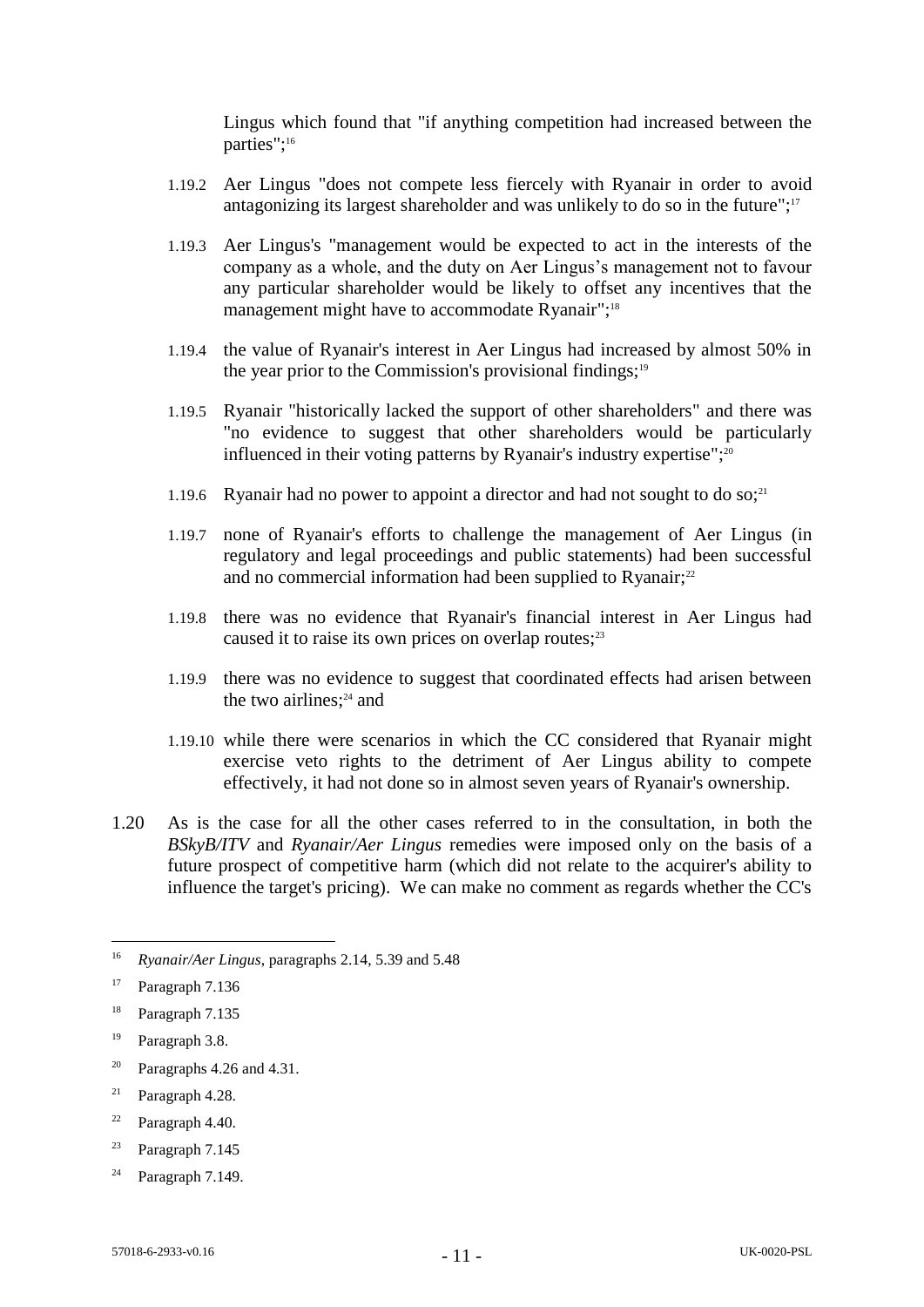predictions were correct, as there has been no ex-post evaluation of these decisions that might provide evidence in this respect.

1.21 Another of the transactions identified in Annex II to illustrate the potential competition issues arising from minority interests is LVMH's interest in Hermès. Yet Hermes has vigorously fought against LVMH's attempts to assert influence over it, with litigation, regulatory complaints and allegations of insider trading.<sup>25</sup>

#### **Existing enforcement tools suffice**

- 1.22 The Consultation states that the Commission's ability to assess non-controlling interests under Article 101 TFEU is limited as "it is unclear under which circumstances a structural link may constitute an "agreement" [...], in particular if the structural link is built up by the acquisition of a series of shares via the stock exchange". However, even if there were a compelling case for intervention in this area (which, for the reasons described above, we consider there is not), the difficulty of identifying an agreement in the case of acquisitions of listed shares is relevant only to a small subset of the total number of companies in the EU.
- 1.23 In relation to non-listed companies, an agreement to which Article 101 may attach will typically be readily identifiable. In those circumstances the judgment of the Court of Justice of the EU in *Philip Morris* confirms the jurisdiction of the Commission to intervene under Article 101 in appropriate cases. 26
- 1.24 Moreover, the Commission can, and does, assess non-controlling interests in the context of concentrations notified under the EUMR - although we query whether it should, given the paucity of economic evidence for doing so (see paragraphs [1.3](#page-4-0) to [1.17](#page-9-2) above) - and national competition authorities in the UK, Germany and Austria have been able to cover those few cases to date that have fallen outside the Commission's jurisdiction.<sup>27</sup>
- 1.25 The Commission's estimate of the number of potentially affected cases that is set out in Annex II (43 over a 6 year period) suggests that around 7 cases per year may become subject to some degree of competition scrutiny by the Commission, of which many would inevitably be cleared unconditionally.<sup>28</sup>

<sup>1</sup> <sup>25</sup> See, for example "Handbag war escalates as LVMH accuses Hermès of 'smear campaign", Financial Times, 31 May 2013, available at: http://www.ft.com/cms/s/0/d3ba0630-c9ec-11e2-8f55- 00144feab7de.html#axzz2c24WDbZl

<sup>&</sup>lt;sup>26</sup> Cases 142/84 and 156/84, *British American Tobacco Company Limited and RJ Reynolds Industries Inc. V Commission* [1987] ECR 4487.

<sup>&</sup>lt;sup>27</sup> As noted by the President of the General Court Judge Marc Jaeger in the Order of 18 March 2008 (Case T-411/07) relating to the application for interim measures by Aer Lingus: "as far as the existence of a regulatory lacunae is concerned, it should be pointed out that, whilst a minority shareholding of the type in question cannot, prima facie, be regulated under the Regulation, it might be envisaged that the EC Treaty provisions on competition, and in particular Article 81 EC and Article 82 EC, can be applied by the Commission to the conduct of the undertakings involved following the acquisition of the minority shareholding".

<sup>&</sup>lt;sup>28</sup> While the statistics for Germany suggest that non-controlling interests may be more susceptible to causing economic harm than "full" mergers, we consider that this is likely to be a feature of historic concentration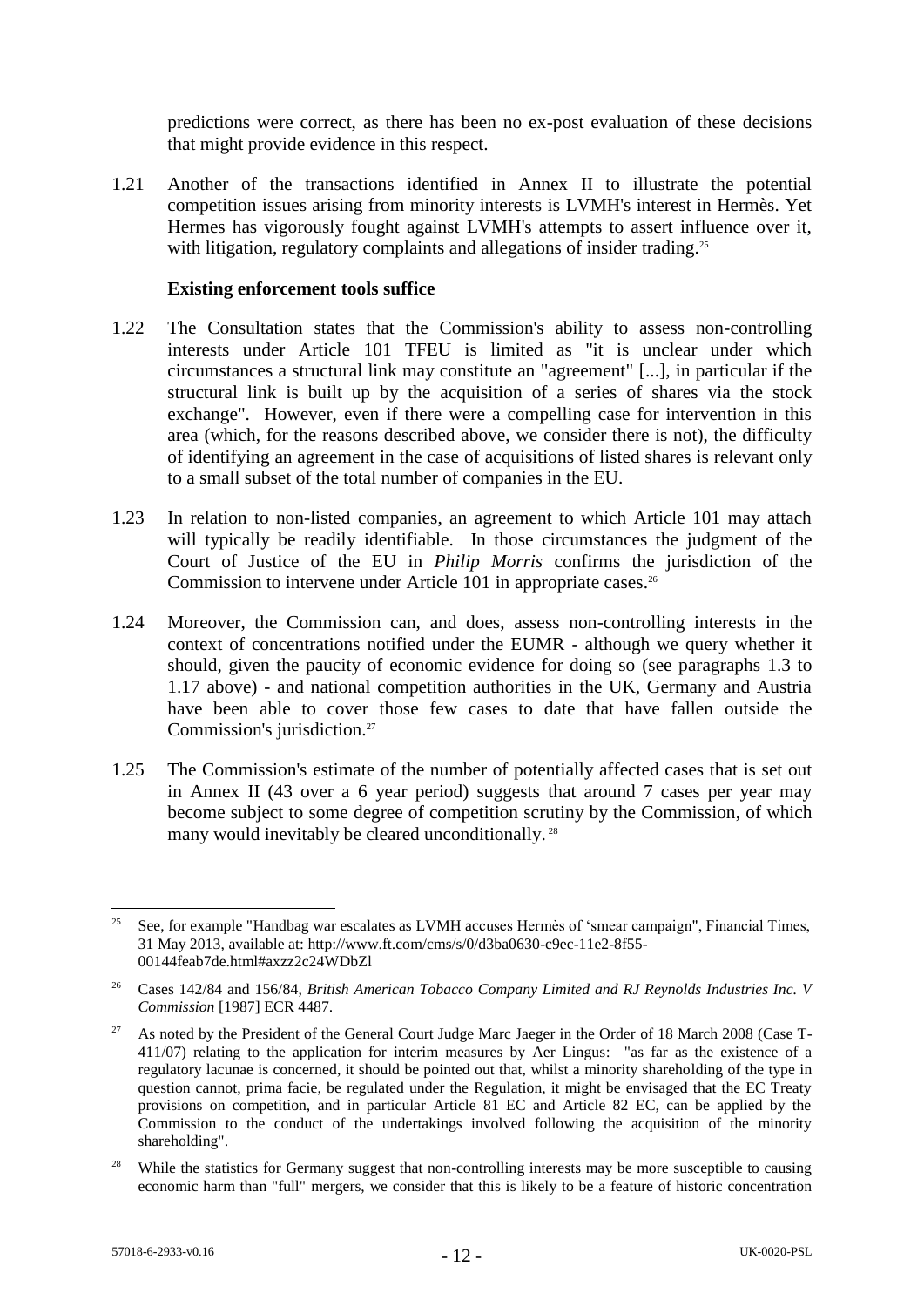- 1.26 This is supported by the experience of the UK, in which non-controlling interests have been found likely to give rise to competitive harm only twice<sup>29</sup> since the current regime came into force in 2003, 30 one of which (*Ryanair/Aer Lingus*) would have been dealt with under the EUMR, had the Commission had the power to order divestment of non-controlling interests under Article 8(4) EUMR. It should be understood that the UK does not have a specific jurisdictional test for joint ventures (unlike the EUMR), and that the material influence threshold is often applied to deal with the creation of joint ventures, or acquisitions of minority interests in joint ventures that would have been notifiable under the EUMR, had the relevant joint venture been "full function", or had the turnover thresholds for Union dimension been satisfied. $31$  Accordingly, the active use of the material influence threshold in the UK is not good evidence of a gap, as it is used primarily for cases that are equivalent to joint ventures that would be notifiable under the EUMR but for the absence of a specific jurisdictional test for joint ventures in the UK.
- 1.27 In light of the considerations above, we consider that the Commission's current ability to assess non-controlling interests under Article 101 and the EUMR, with additional enforcement by those Member States that have chosen to extend their national merger control regimes in this way, is already sufficient to deal with these few cases per year. The current regime leaves no significant enforcement gap in practice, and no reason to expand the scope of the EUMR further to cover such interests.

## 2. **Do you agree that the substantive test of the Merger Regulation is an appropriate test to assess whether a structural link would lead to competitive harm?**

2.1 We see no reason to apply a different substantive test for acquisitions of noncontrolling interests. In particular, we consider the significant impediment to effective competition ("**SIEC**") test to be sufficiently flexible to allow for a detailed factual analysis of the mechanisms by which the holder of a non-controlling interest might, in a given case, exert anticompetitive influence over a target.

and the prevalence of cross-shareholdings in certain markets, notably energy markets. We do not consider that this is an accurate indicator for non-controlling interests, either for the future or for outside Germany.

<sup>29</sup> *BSkyB/ITV* (2007) and *Ryanair/Aer Lingus* (2013).

<sup>&</sup>lt;sup>30</sup> Under the previous merger control regime in the UK – which was governed by the Fair Trading Act 1973 – mergers were assessed against a broad public interest test. Consequently, we do not consider that decisions on acquisitions of non-controlling interests under the previous regime - such as the acquisition by the Government of Kuwait of a minority interest in British Petroleum in 1998 - to be relevant or comparable for the purposes of determining whether the EUMR should be extended to cover such interests.

<sup>31</sup> For example, the CC identified likely competitive harm in *Thomas Cook / Co-operative Group / Midlands Co-operative Society* (2011), in which the Co-operative Group acquired material influence over the relevant joint venture. However, that joint venture combined the existing competitive assets of all the parties and would therefore have amounted to a concentration (had it satisfied the EUMR thresholds) irrespective of Thomas Cook's degree of influence post-transaction. In the *BBC Worldwide/Channel Four/ITV joint venture* (2009), the CC did not determine whether the parties' respective interests in the JV amounted to controlling or non-controlling interests. This absence of a conclusion regarding the presence of decisive influence is not uncommon, as it avoids a relatively sterile debate as the whether the purchaser has acquired de facto control (the little-used UK rough equivalent of decisive influence) by reason of its minority stake.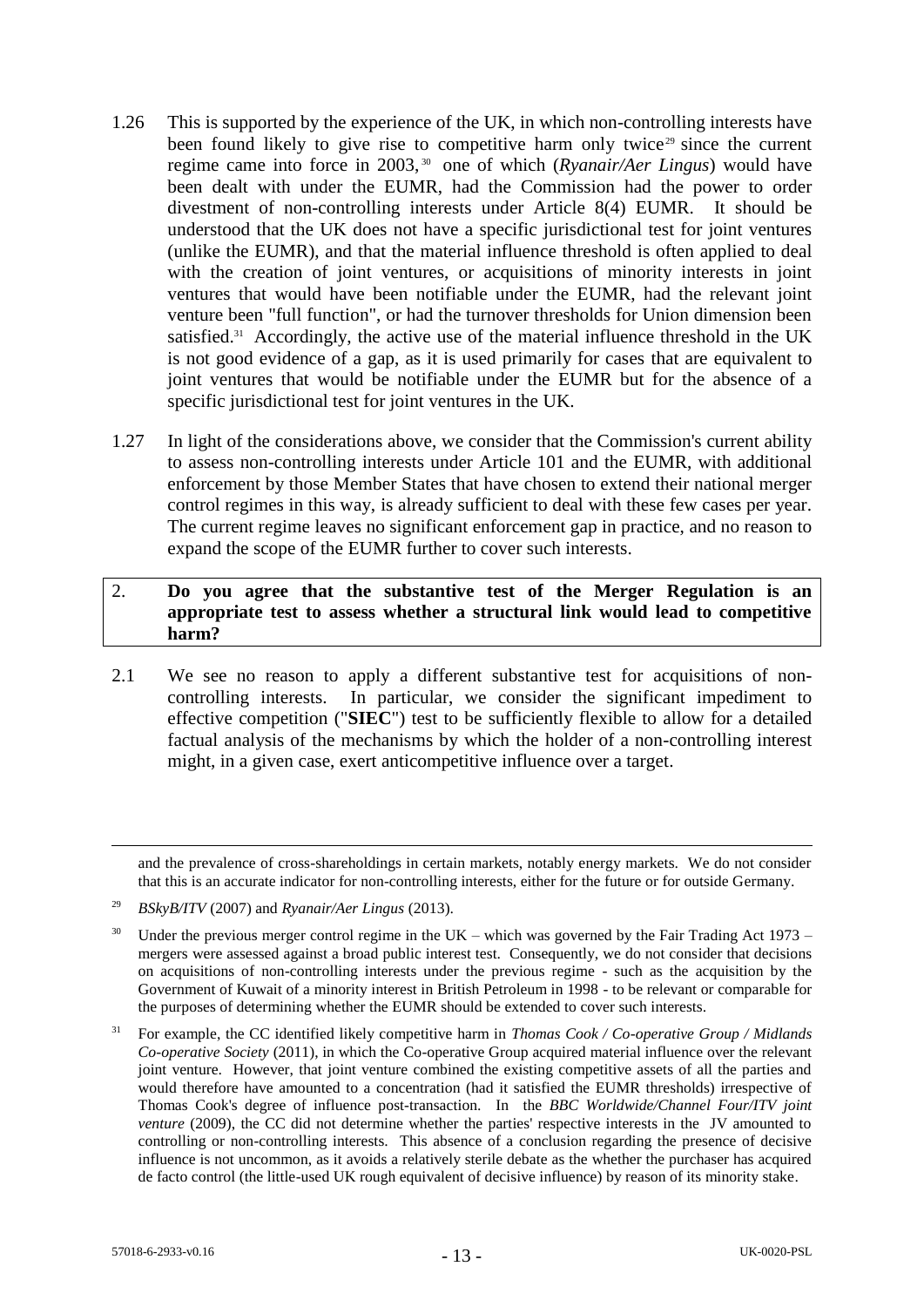- 2.2 We are, however, concerned by the statement in the Consultation that under a self assessment or transparency system "the Commission might at a later stage consider issuing guidance on the types of cases it is most likely to examine" (emphasis added). Companies should not become subject to risks of onerous remedies (such as divestments) without information on the circumstances in which those risks apply. The cursory summary of economic literature contained in Annex I to the Consultation does not provide that information. Accordingly, the CLLS considers that any extension of the EUMR to non-controlling interests must be accompanied, at the same time, by guidance explaining how the Commission will carry out its assessments of non-controlling interests, by reference to their impact on the incentive of the purchaser to compete less aggressively with the target, and the ability of the purchaser to influence the target in a manner that produces anticompetitive effects.<sup>32</sup> This second factor will be of particular importance, given the low degree of influence conferred by non-controlling interests.
- 3. **Which of the three basic systems set out above do you consider the most appropriate way to deal with the competition issues related to structural links? please take into account the following considerations: (a) the need for the Commission, Member States and third parties to be informed about potentially anti-competitive transactions, (b) the administrative burden on the parties to a transaction,** 
	- **(c) the potential harm to competition resulting from structural links, both in terms of the number of potentially problematic cases and the impact of each potentially harmful transaction on competition;**
	- **(d) the relative ease to remove a structural link as opposed to the difficulties to separate two businesses after the implementation of full merger;**
	- **(e) the likelihood that anti-competitive effects resulting from an already implemented structural link can be eliminated at a later stage.**
- 3.1 The CLLS agrees with the position that the Commission set out in its 2001 *Green Paper on the review of Council Regulation (EEC) No 4064/*89 that: "based on current experience, it appears likely that only a limited number of such [non-controlling interests] would be liable to raise competition concerns that could not be satisfactorily assessed under Articles [101 and 102 TFEU]. Under this assumption it would appear disproportionate to subject all acquisitions of minority shareholdings to the *ex ante* control of the Merger Regulation".<sup>33</sup> The data gathered by the Commission and presented in Annex II of the Consultation confirms that the Commission's earlier assumption was indeed correct and the Consultation document accepts that "the number of cases creating problematic structural links seems to be rather limited". If,

<sup>&</sup>lt;sup>32</sup> This is broadly the approach set out in paragraph 13 of the 2010 Horizontal Merger Guidelines of the US DOJ and Federal Trade Commission ("**FTC**"). The horizontal guidelines also refer to the possibility of giving the purchaser access to competitively sensitive information. However, for the reasons set out in response to Question 1 above, we consider that information disclosures of this type should continue to come within the purview of Article 101.

<sup>33</sup> COM(2001) 745 final, paragraph 109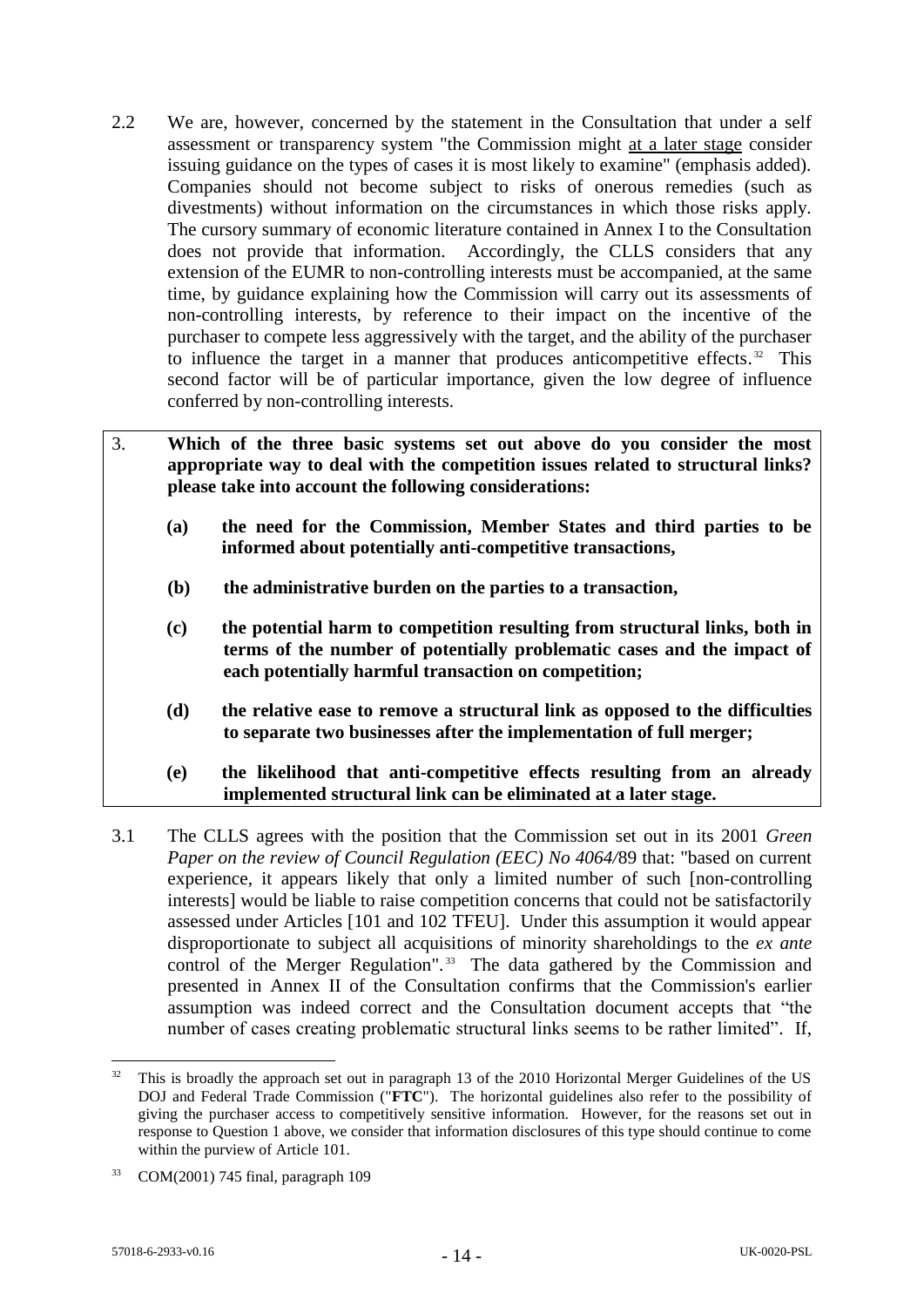notwithstanding this evidence, the Commission opts to extend the scope of the EUMR to cover non-controlling interests, we submit that it should do so in the least intrusive manner possible, i.e. the self assessment system, with no prohibition on implementing the acquisition prior to clearance.

- 3.2 In particular, we do not favour the notification system or transparency system, for a number of reasons.
- 3.3 First, both systems would render parties liable to penalties for failure to notify. This would require very clear and objective criteria so that parties can readily ascertain whether a filing obligation applies. Our concern, however, is that this would prevent the Commission from being able to frame these criteria in a way that ensured that only relevant structural links are caught. For example, if a filing obligation were to apply only to horizontal or vertical structural links (as we suggest below that it should), parties may become subject to substantial fines simply for adopting a different view to the Commission of the scope of the relevant markets. If the criteria cannot be framed in this way, very large numbers of irrelevant transactions will become subject to filing or notice requirements, creating unnecessary and unjustified costs for the Commission and the businesses involved.
- 3.4 Second, as noted above, the number of transactions (if any) that are likely to result in competitive harm is likely to be minimal. While the data gathered by the Commission do not indicate the total number of non-controlling interests in the Zephyr database (i.e. without filtering for transactions involving a purchaser and target in the same sector and without excluding financial investors), we consider that the number is likely to be large, given the prevalence of acquisitions by consortia where no party has strategic control (including acquisitions by banks in the course of restructurings) and of passive investments made for financial investment purposes. Imposing filing obligations (and liability for penalties) on such a large number of transactions in order to catch such a small number of potentially problematic deals would be disproportionate. In particular, both the notification and transparency systems would create costs for parties in assessing whether the filing requirements are met and preparing the relevant notification or notice (albeit with potentially lower costs under the transparency system).
- 3.5 Third, requiring a mandatory filing or notice would also be unnecessary, as the self assessment is capable of ensuring that potentially harmful transactions are brought to the attention of the Commission:
	- 3.5.1 parties to such transactions will have substantial incentives to bring them to the attention of the Commission before they make the relevant financial commitments. The potential losses that may be incurred in the event of a divestment order are large. For example, BSkyB is estimated to have incurred a loss of some £350 million on the interest in ITV that it was required by the  $CC$  to divest:  $34$
	- 3.5.2 in other cases, the most pernicious of non-controlling interests may be expected to be brought to the Commission's attention by customers and

See *BSkyB sells 10.4% ITV stake for £196m*, The Guardian, 9 February 2010, available at: http://www.theguardian.com/media/2010/feb/09/bskyb-sells-itv-stake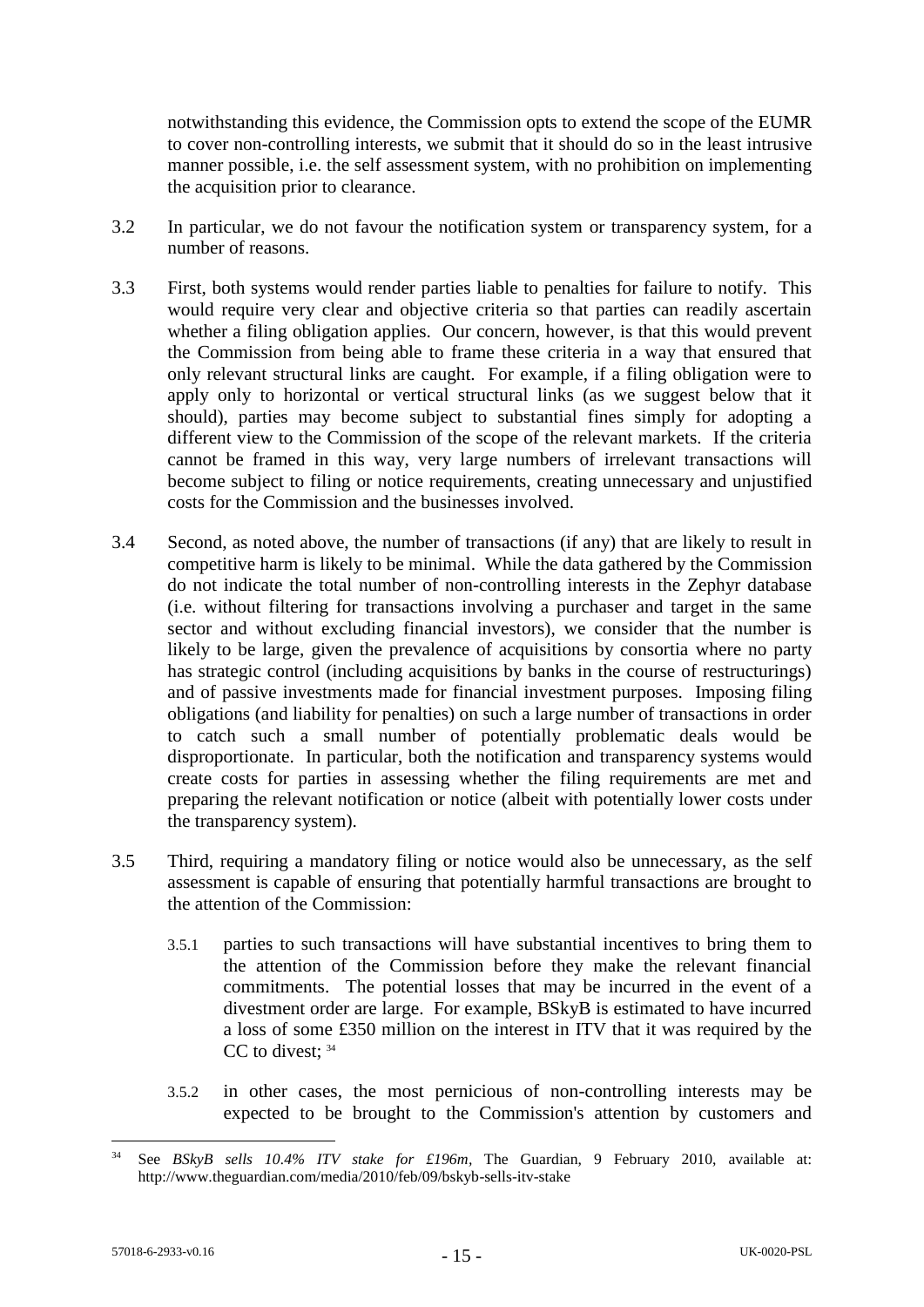competitors (particularly given that the focus of the Commission's concerns appears be publicly listed companies, which are typically subject to significant transparency obligations); and

- 3.5.3 the experience of the Office of Fair Trading in the UK demonstrates that maintaining a review of key market intelligence sources is an effective and efficient way to ensure that transactions do not escape scrutiny. The Commission's own use of the Zephyr database to identify potentially relevant transactions demonstrates that it is capable of carrying out effective monitoring of market developments. Moreover, the Commission could draw on the local knowledge of national competition authorities (through the ECN network) to ensure that its market intelligence is appropriately pan-European in scope.
- 3.6 Fourth, non-controlling interests can be easily unwound, as they do not of themselves lead to integration of the parties' respective businesses. For the same reason, if a completed acquisition does give rise to competitive harm, divestment of the relevant link – or a reduction in the degree of influence - will eliminate that harm, as the influence and incentives that caused the harm will cease to exist. Accordingly, there is no need to require that such acquisitions be reviewed and cleared prior to their implementation.
- 4. **In order to specify the information to be provided under the transparency system:**
	- **(a) What information do you consider necessary to enable the Commission and Member States to assess whether a case merits further investigation or to enable a third party to make a complaint (e.g. information describing the parties, their turnover, the transaction, the economic sectors and/or markets concerned)?**
	- **(b) What type of information which could be used by the Commission for the purpose of the transparency system is readily available in undertakings, e.g. because of filing requirements under securities laws in case of publicly listed companies? What type of information could be easily gathered?**
- 4.1 For the reasons set out above, we do not favour the transparency system. Should the Commission opt to introduce it, we consider that the mandated information should be no more than is available from public sources. In particular, purchasers of noncontrolling interests are much less likely to have access to detailed information about the target's turnover and market activities than a purchaser of a controlling interest. For example, there is no reason to assume that a publicly listed target would be a notifying party or would feel under any obligation to cooperate in the supply of information for a notice. Similarly, a seller of a non-controlling interest may not have access to that information about the target.
- 4.2 We therefore consider that the relevant information should be no more than information describing the parties, their worldwide turnover (as available in publicly available accounts), the transaction and the broad economic sectors involved. In our view it would not be appropriate to require information on the markets concerned, as that would impose a disproportionate administrative burden on the parties.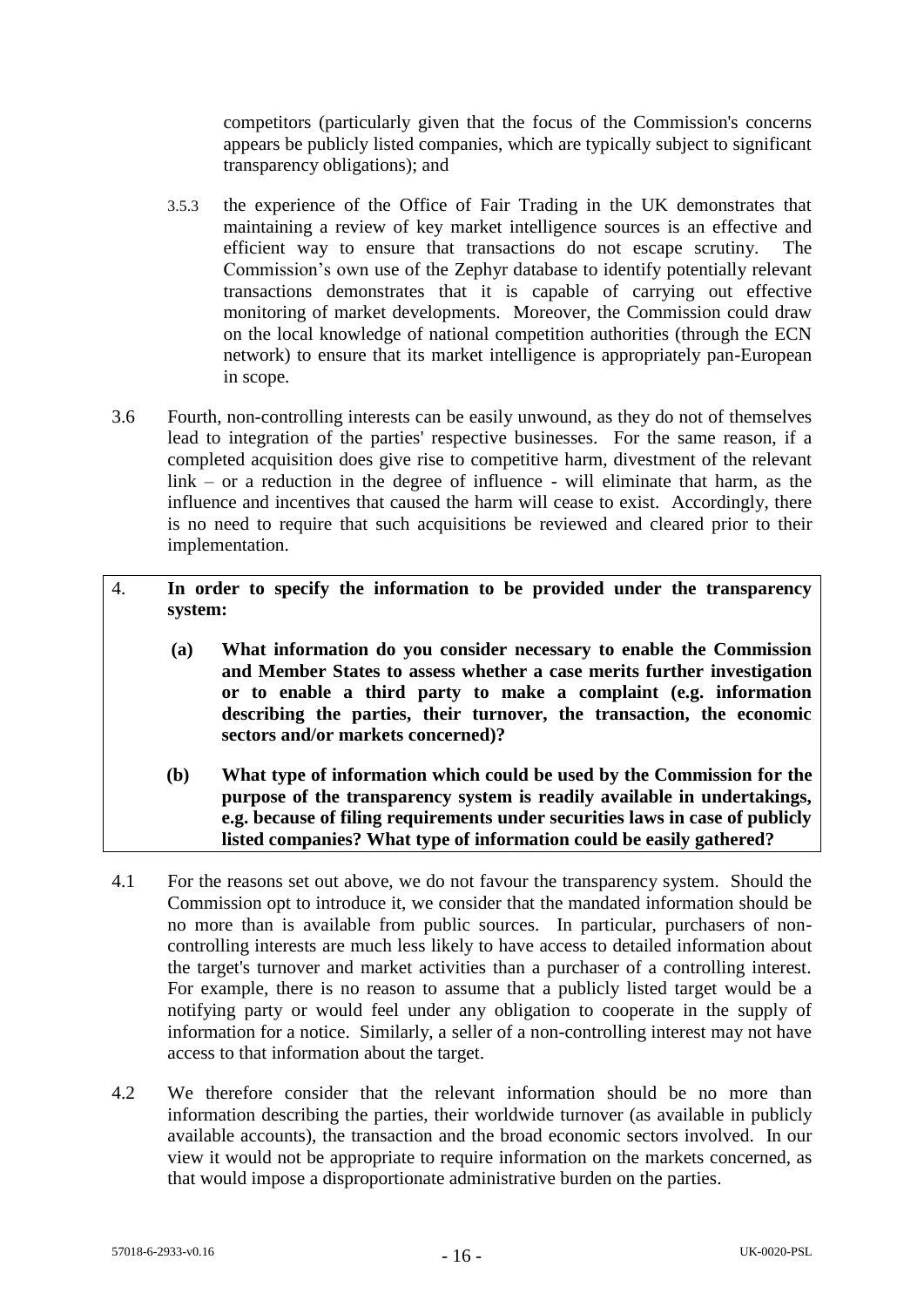- 4.3 As regards readily available information, annual financial statements are the only information that is consistently required to be disclosed in jurisdictions in the EU and worldwide. Unless the Commission proposes to limit its assessment of noncontrolling interests to acquisitions of shareholdings in publicly listed companies, the securities filing requirements for such companies do not appear to be relevant.
- 5. **For the acquirer of a structural link, please estimate the cost of filing for a full notification (under the selective system in case the commission decides to investigate a case, or under the notification system). please indicate whether the costs of a provision of information under the transparency system would be considerably less if the information required were limited to the parties, their turnover, the transaction and the economic sectors concerned.**
- 5.1 Members of the CLLS will respond to this question separately, on behalf of their respective firms. We therefore limit this response to an observation that the cost of filing a full notification would, in all likelihood, be broadly comparable to that of a full Form CO filing (or Short Form filing, depending on the volume of information required), but may be higher, given the additional need to assess whether a relevant structural link has been created. The cost of providing information under the transparency system would no doubt be lower (depending on the scope of the information required to be published and the proportion of cases in which follow-up questions are asked by the Commission).
- 6. **Do you consider the turnover thresholds of the Merger Regulation, combined with the possibility of case referrals from member states to the commission and vice versa, an appropriate and clear instrument to delineate the competences of the member states and the commission?**
- 6.1 The CLLS agrees that the existing EUMR turnover thresholds would be of equal relevance for the purpose of determining whether an acquisition of a non-controlling interest has a Union dimension. However, this is subject to two qualifications.
- 6.2 First, we consider that any changes to the EUMR should be neutral as regards the number of "concentrations" (i.e. acquisitions of decisive influence) that are subject to mandatory filing and standstill obligations. Accordingly, an acquisition of a controlling interest should not be deemed to have a Union dimension solely because of the turnover of a purchaser that is separately but simultaneously acquiring a noncontrolling interest. For this to be the case, purchasers of non-controlling interests should not be treated as an "undertaking concerned" for the purposes of the EUMR, but should instead be referred by some other definition – for the sake of illustration we will call them "non-controlling undertakings".
- 6.3 Second, it would not be appropriate for EUMR jurisdiction over acquisitions of noncontrolling interests to depend on the presence and turnover of other controlling and non-controlling undertakings. Acquirers of non-controlling interests are much less likely to have or be able to obtain access to such turnover information. For example, there is no reason to expect that one non-controlling shareholder in a public company would agree to supply of information to a third party in order to allow them to determine whether their acquisition of a separate non-controlling interest will fall within the jurisdiction of the EUMR. Consequently, we consider that, for acquisitions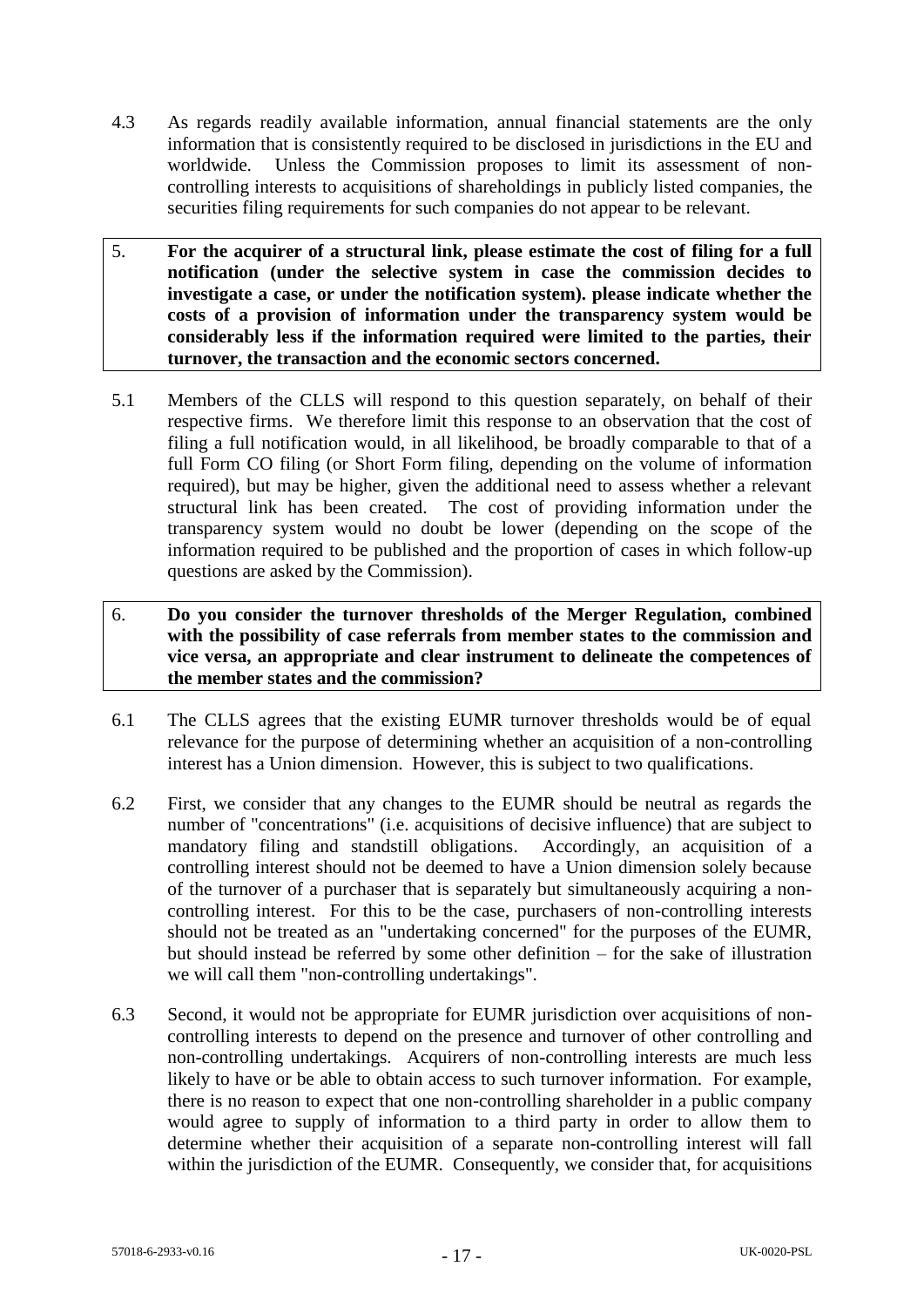of non-controlling interests, the thresholds should be assessed by reference to the noncontrolling undertaking and the target undertaking only.<sup>35</sup>

6.4 As regards referrals, we agree with the principle set out in the Consultation that "cases of structural links could be referred from the Commission to one or several Member States, or vice-versa, at the initiative of the parties or of the Member State(s) concerned, provided the Member State(s) in question is/are competent under its/their national law to examine structural links under merger control rules" (emphasis added). National authorities should not be permitted to refer acquisitions of non-controlling interests to the Commission, or to request that such transactions be referred to them, if they cannot review such transactions under their national merger control laws. See also our response below regarding the Commission's proposed reform of the Article 22 referral system.

# 7. **Regarding the Commission's powers to examine structural links, in your view, what would be an appropriate definition of a structural link and what would constitute appropriate safe harbours?**

- 7.1 In defining the Commission's jurisdiction to review structural links, it is important for legal certainty to avoid criteria that conflate the substantive assessment with the determination of whether EUMR jurisdiction applies. For instance, one failing of the UK merger control regime is that the test for material influence is assessed by reference to the importance of each specific control right for the competitive conduct of the target in question. This means that it is frequently impossible to determine whether material influence exits without having carried out an extensive analysis of the purchaser's ability to adversely affect the target's ability to compete, in light of the case-specific fact pattern. In practice, this assessment is often the same as that for determining whether the transaction may be expected to give rise to competitive harm. 36
- 7.2 Any reform of the EUMR should not reproduce this feature, as this would be a very significant departure from the current principle of "bright line" jurisdictional thresholds. Jurisdictional thresholds should be clear, easy to apply and linked to theories of harm which are clear and robust. While this is an area in which significant additional analysis is required, our initial comments are below.

<sup>1</sup> <sup>35</sup> For example, if non-controlling undertaking and the target have a combined aggregate worldwide turnover in excess of EUR 5 billion and each has an EU-wide turnover in excess of EUR 250 million.

<sup>&</sup>lt;sup>36</sup> So, for example, the ability to veto decisions relating to disapplication of certain pre-emption rights was considered to give rise to material influence in *ITV/BSkyB* because ITV's financial situation was such that its ability to raise funding through a non-pre-emptive issue of equity might have determined its ability to pursue certain competitive strategies. In contrast, in *Ryanair/Aer Lingus,* Aer Lingus had relatively unconstrained access to debt funding, which meant that such a veto right was not material in this respect (although it was relevant for other reasons)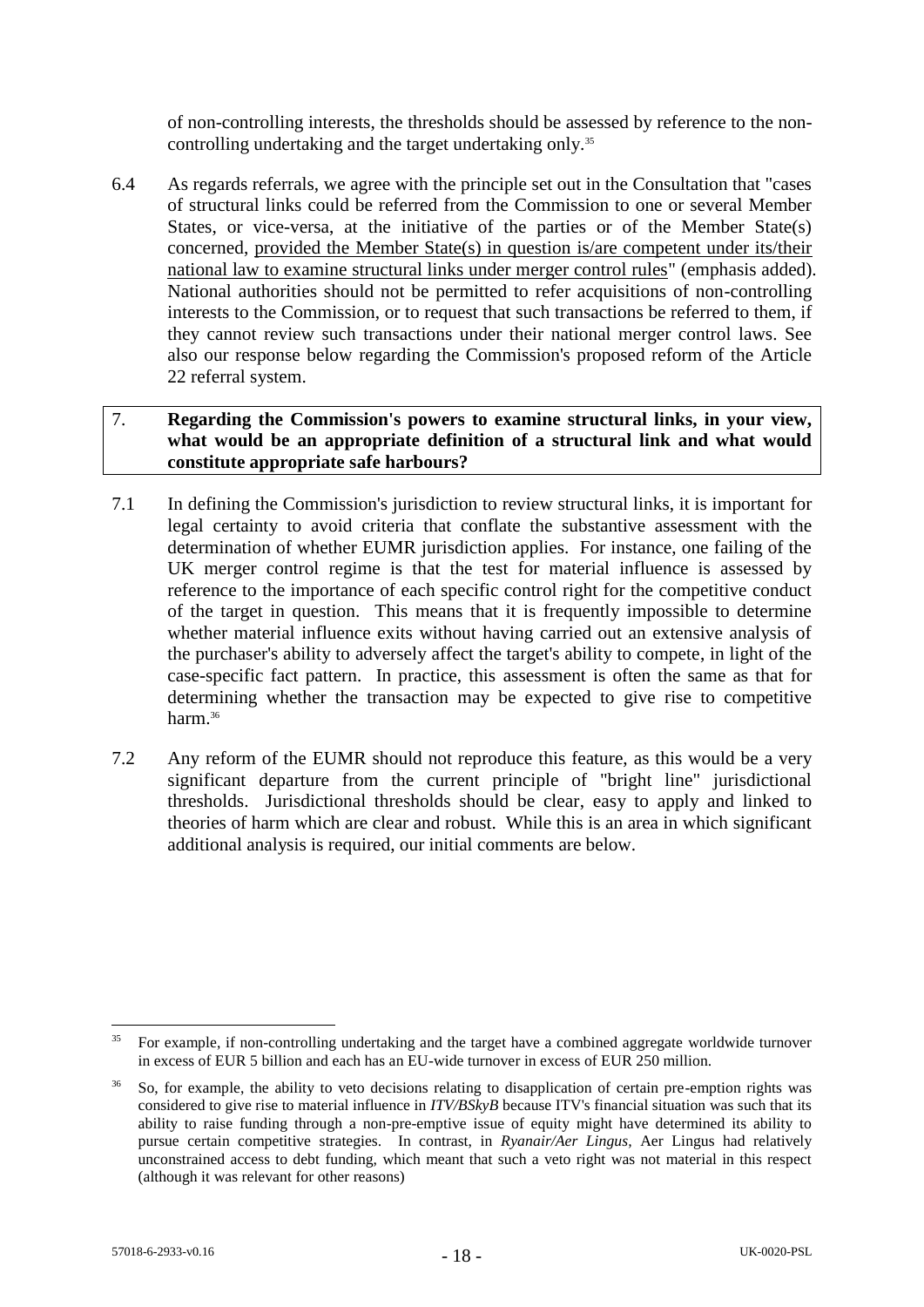### **Definition of a structural link**

- 7.3 The definition of a structural link is by no means straightforward and there are significant risks associated with a definition which is overly broad or insufficiently certain. We consider that a structural link should be defined in accordance with the two relevant categories of theory of harm, i.e.:
	- 7.3.1 a financial interest in the profits of the target; and
	- 7.3.2 the ability to influence the target, either through voting rights or special corporate rights.
- 7.4 In both cases, further economic and empirical analysis is required in order to ensure that the theories (and the assumptions underpinning them) are clear and robust. At this preliminary stage, it is however evident that the relevant theories of harm envisage that the interest or influence is of a material magnitude.

### *Material financial interest*

7.5 We recommend that a shareholding that confers a right to less than a specified minimum percentage of the target's profits should fall outside the definition of a structural link. Further analysis and evidence would be required to determine the appropriate minimum percentage. While we recognise that in very heavily concentrated markets it is theoretically possible for anticompetitive incentives to arise at low levels, we consider that the advantages of having a clear threshold greatly outweigh the potential disadvantage. 37

### *Material influence*

- 7.6 As regards what is deemed to be material influence, for the reasons described above, we favour a test that focuses on the purchaser's ability – *de jure* or *de facto* - to block or veto specific types of corporate decision which are considered to have sufficient potential to confer influence over the target's management, regardless of the specific fact pattern. This would have a number of advantages:
	- 7.6.1 the assessment of whether a purchaser will have the ability to veto certain decisions will be the same as it is for the purposes of assessing decisive influence, but instead of focusing on the approval of the budget and business plan and appointment of senior management, it would focus on a different set of corporate decisions. It will therefore have the benefit of consistency, familiarity and clarity;
	- 7.6.2 it would not be dependent on the specific voting thresholds that apply under the company laws of the jurisdiction in question. In the absence of EU wide harmonisation of the rights afforded to minority shareholders in public and private companies, and given that the EUMR catches also transactions involving non-EU targets, it seems to us that it would be inappropriate to set a

Expressing the nature of the relevant link by reference to profits would allow the Commission to take account of financial instruments that confer an indirect interest in a competitor's profits, although the use of such instruments to create competitive constraints is, to our knowledge, a purely theoretical concern. See *Minority Interests in Competitors*, DotEcon, March 2010.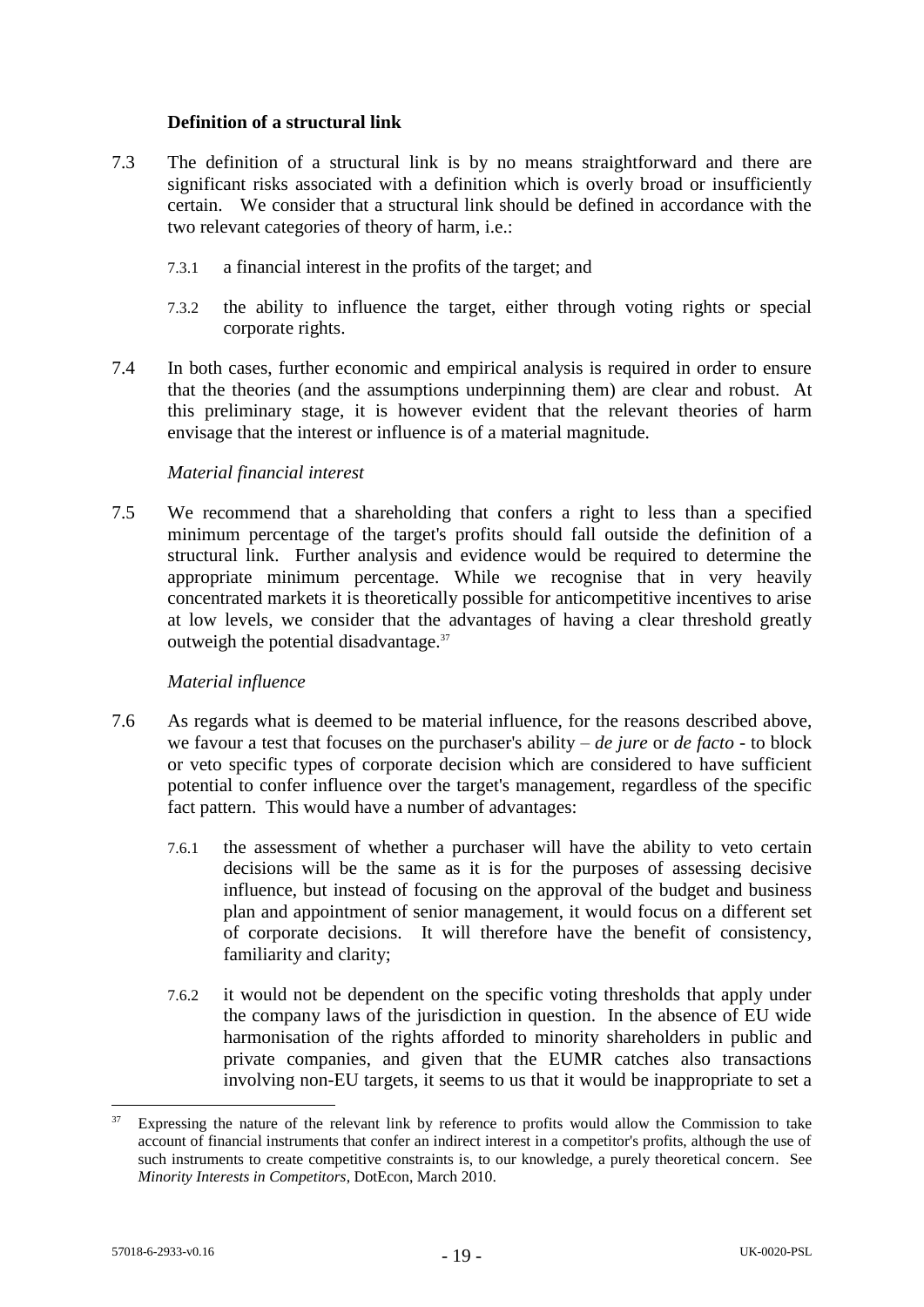specific voting rights threshold. The decisions that could be vetoed by a holder of a 25% interest in the UK or Germany, for example, may be very different to those that can be vetoed in other countries; and

- 7.6.3 it avoids a test for influence that can be satisfied on the basis that a noncontrolling shareholder might be able to persuade other shareholders to follow its lead, or might, on occasion, be in a position to exercise the "casting" vote in a shifting alliance. Such factors remove any element of legal certainty from the test, as they mean that it could be satisfied by any level of shareholding, no matter how small. Similarly, the presence of one or more board members should not be deemed as conferring sufficient influence over the target unless it allows those members to veto the relevant types of decision.<sup>38</sup>
- 7.7 Careful consideration would need to be given to defining the specific types of veto right. There may, for instance, need to be a distinction made between veto rights in the context of public and private companies. For example, rights to veto the disapplication of pre-emption rights will confer much greater influence in public companies, where there are large numbers of small shareholders. This will, therefore, be a complex assessment, which can only be done on the basis of clearly articulated and evidenced theories of harm.
- 7.8 Caution will also need to be exercised to avoid catching forms of influence that are implemented in agreements other than equity shareholdings, such as covenants in loan agreements. It would be entirely disproportionate for such agreements to be caught by the EUMR, in the absence of any evidence that such arrangements give rise to potential competition issues. Such as step would impose very significant (and unjustified) burdens on business, even in a self assessment system.

### *Joint ventures*

7.9 For joint ventures, we agree that the distinction between full function and non-full function joint ventures is appropriate. However, interests falling below the relevant threshold of influence should also remain caught by Article 101 (even if the joint venture is full function), as is the case for interests falling below the thresholds of decisive influence under the current EUMR. 39

### **Appropriate safe harbours**

- 7.10 We recommend two additional forms of safe harbour that would act to limit the jurisdiction of the Commission to review structural links.
- 7.11 First, a structural link should be reviewable only if the target is an actual competitor, or an undertaking active in a vertically related market. That is consistent with the relevant theories of harm. The inclusion of "potential competitors" would create significant legal uncertainty as a minority shareholder will often not be in a position to evaluate whether a company would, on realistic grounds and not just as a mere

<sup>38</sup> For the reasons set out in response to Question 1 above, we do not consider that the acquisition of a right to receive certain information should be treated as conferring sufficient influence, as such information flows are better regulated under Article 101.

<sup>39</sup> Article 21 EUMR.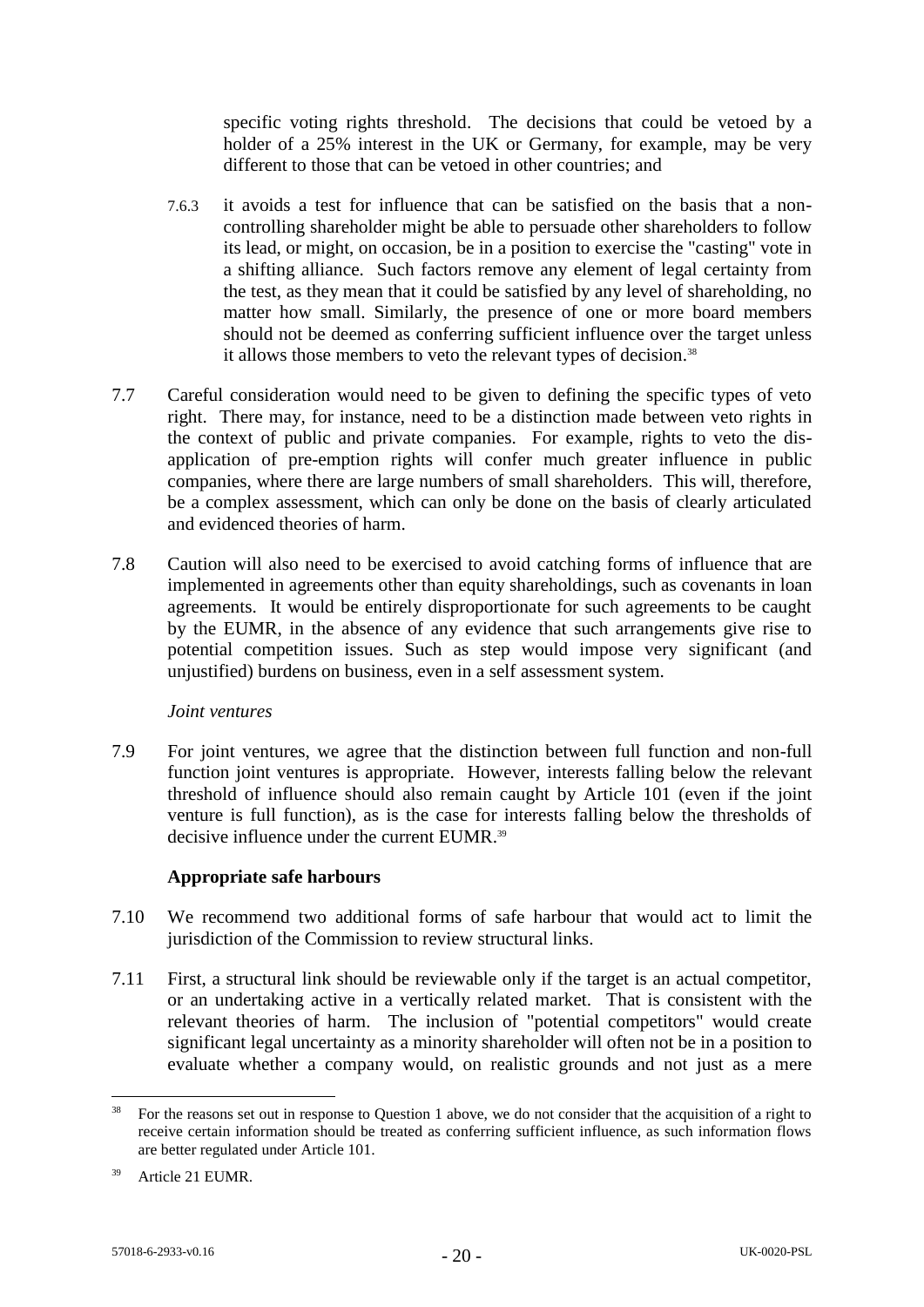theoretical possibility, in case of a small but permanent increase in relative prices be likely to undertake, within a short period of time, the necessary additional investments or other necessary switching costs to enter the relevant market. In addition, there is no evidence in the Consultation to suggest that an enforcement gap has, in fact, been identified in a case involving potential (rather than actual) competitors.

7.12 Second, there should be no jurisdiction unless the holder of the structural link also has decisive influence (and not mere material influence) in the relevant horizontally or vertically related undertaking. While we recognise the theoretical possibility that harm might arise where a single undertaking holds multiple material influence interests in different competitors, we consider it highly unlikely that this could happen in practice. Moreover, conferring powers to review such interests would cause substantial and unnecessary disruption and legal uncertainty for a wide range of institutional investors that pursue sector specific investment strategies.

### 8. **In a self-assessment or a transparency system, would it be beneficial to give the possibility to voluntarily notify a structural link to the commission? In answering please take into account the aspects of legal certainty, increased transaction costs, possible stand-still obligation as a consequence of the notification, etc.**

- 8.1 The availability of a voluntary notification possibility would be vital for the selfassessment or transparency system. Companies should not be expected to make substantial investments in non-controlling interests without the possibility of obtaining legal certainty that those investments will not be required to be unwound at a later date.
- 8.2 However, we disagree with the Commission's proposal that voluntary notification should trigger a standstill obligation. While in many cases parties will choose not to implement their transaction prior to clearance, it should nevertheless be for them to decide. Given the lack of control, non-controlling interests will not (in and of themselves) lead to the integration of the parties respective businesses. In addition, as noted above, the holder of a non-controlling interest will be a separate undertaking to the target for the purposes of Article 101, so any agreement to run the two businesses as one would be subject to this provision. Imposing a prohibition on closing a transaction would therefore be unnecessary and disproportionate.
- 8.3 For similar reasons, while we recognise that it may be desirable to impose certain "hold separate" restrictions in certain circumstances, these will rarely be necessary and should not, therefore, be automatically triggered by the Commission's investigation.
- 9. **Should the Commission be subject to a limitation period (maximum time period) after which it can no longer investigate/intervene against a structural link transaction, which has already been completed? if so, what would you consider an appropriate time period for beginning a Commission investigation? and should the length of the time period depend on whether the commission had been informed by a voluntary notification?**
- 9.1 Yes. In the UK, the four month period limitation period within which a Phase 2 referral must be made generally works well, subject to one potential caveat. In the UK, the OFT is required to have made its Phase I decision by the end of the four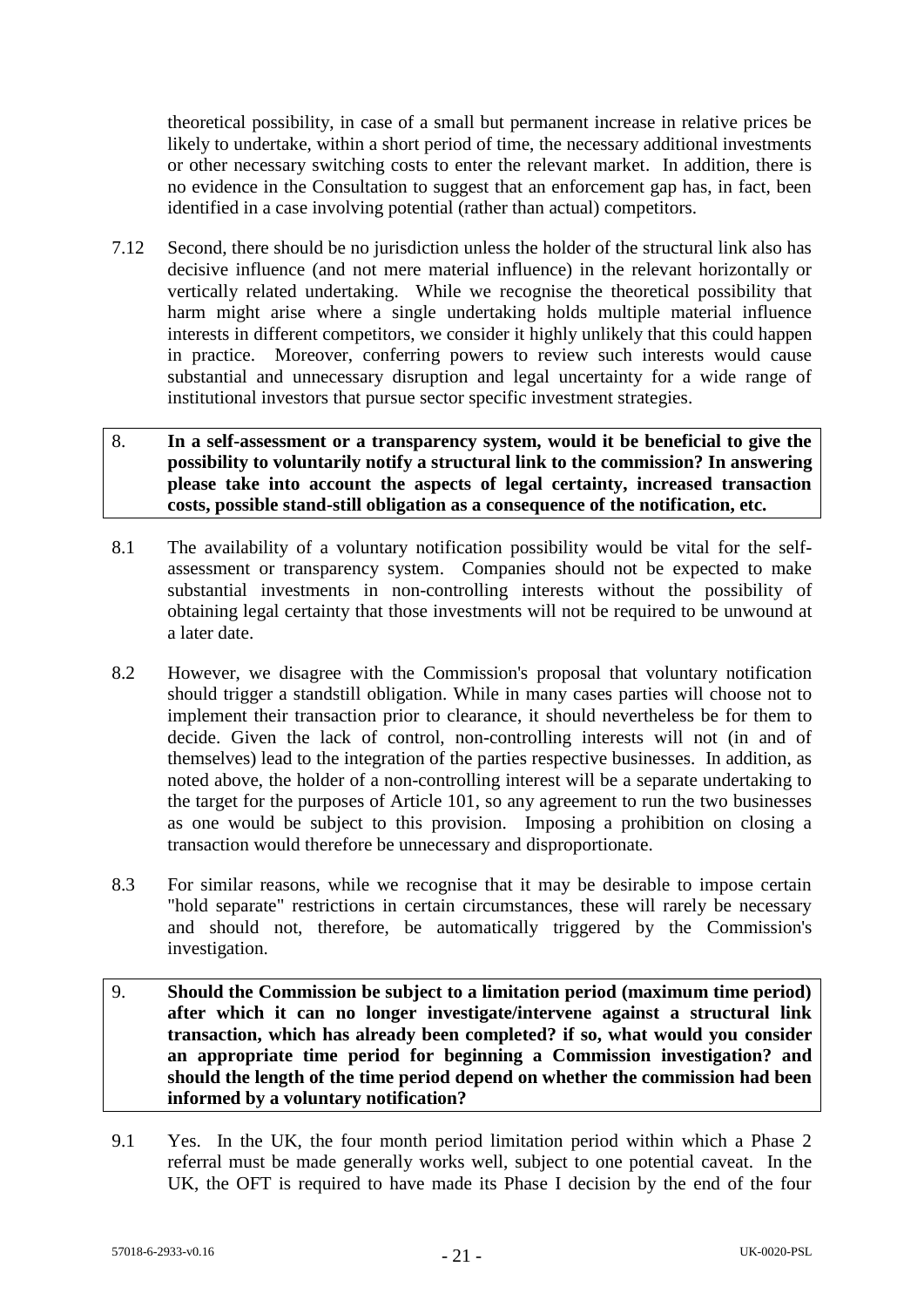month period. This can result in investigations being rushed if started late in the four month period, with a decision to launch a Phase 2 investigation potentially being made on the basis of insufficient evidence.

- 9.2 It would therefore be preferable in our view to have a shorter limitation period (of, say, 2 months) within which a Phase 1 investigation must have been commenced. Such a limitation period could run from the date on which completion of the transaction is appropriately publicised, in same way as, for example, the time period under Article 22 EUMR commences when a concentration is "otherwise made known" to a Member State.
- 9.3 In cases that are notified to the Commission (and which do not therefore need to be identified by market intelligence or complainants) there would be merit in simply applying the Phase I 25 working day deadline, in the same way as for other notified transactions.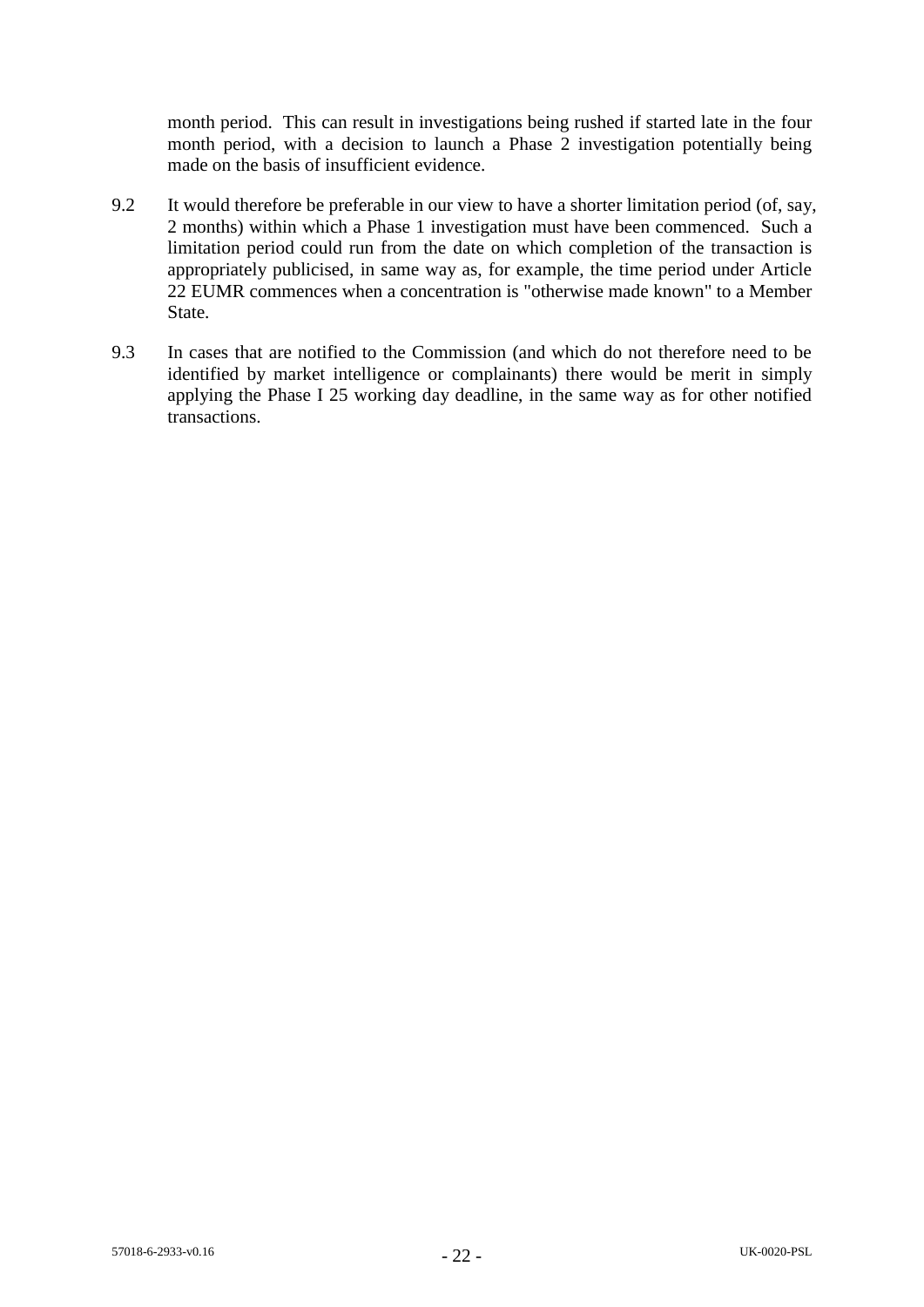## **QUESTIONS ON THE CASE REFERRAL SYSTEM**

### 1. **Do you consider that the suggestions would make the referral system overall less time-consuming and cumbersome?**

1.1 We generally consider that the suggestions made by the Commission in respect of the Article 4(5) referral system may be beneficial both in terms of timing and costs for the notifying parties. On the other hand, we have some reservations regarding the Commission's proposal relating to Article 22 referrals (please see our responses in section 3 below).

#### 2. **Regarding the suggestion on Article 4 (5) referrals:**

### **(a) Do you support the idea to be able to directly notify to the Commission without preceding Form RS?**

- 2.1 The CLLS welcomes this proposal. It would provide for a process that is:
	- 2.1.1 faster, as parties will be able to notify and commence the Phase 1 timetable at an earlier stage, in most cases; and
	- 2.1.2 more efficient, as it will eliminate much of the duplication of work that currently exists, with information contained in the Form RS typically being repackaged in the subsequent Form CO.

### **(b) Please try to estimate savings in (a) time and (b) costs resulting from the elimination of the Form RS procedure in a typical case.**

- 2.2 Direct notification would shorten the overall notification process by at least 15 working days. It should also reduce the pre-notification preparation time required in relation to the Form RS. However, for this result to be achieved, it is important that the elimination of the Form RS procedure does not result in a lengthier and/or more cumbersome pre-notification phase, the duration of which is frequently unpredictable and a source of uncertainty for the notifying parties.
- 2.3 While each case is different, we consider that the cost of filing a relatively straightforward transaction would probably be reduced by somewhere in the region of [10-20%].

## **(c) For transactions to be notified in at least three Member States, would you consider that you will use the referral according to Article 4(5) under the suggested system more often than under the current system - or that you will advise your clients to use it more often?**

2.4 Given the importance of timing in mergers and acquisitions (and, in particular, the increased financing costs that arise in the event of delays), we consider that a streamlined referral process is likely to make the use of Article 4(5) more attractive to clients of the CLLS members.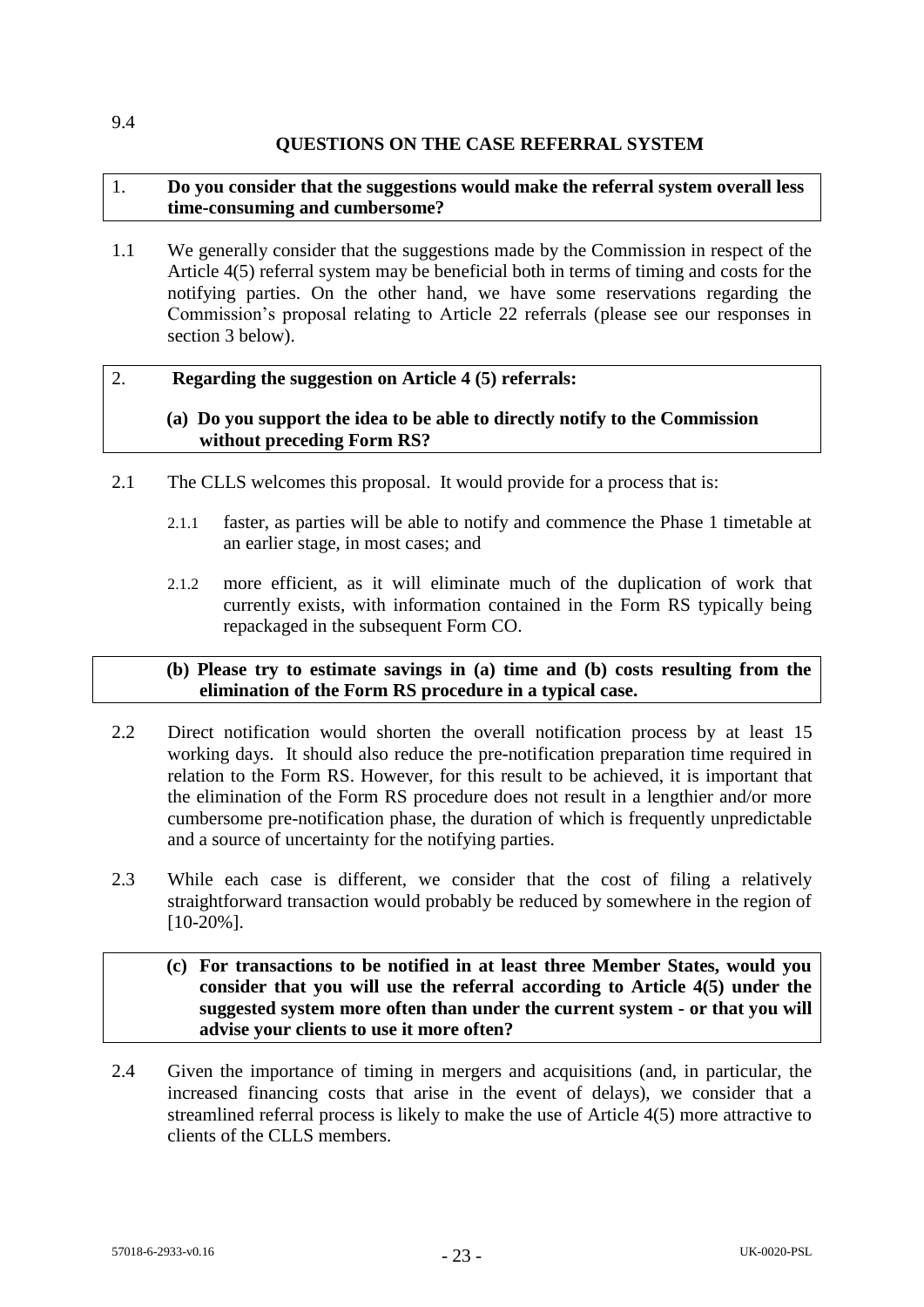## **(d) Do you consider that the 15 working days consultation period could be shortened in order to limit the duration of uncertainty as to whether or not a case will remain in the competences of the Member States?**

- 2.5 Yes, we consider it sensible to reduce the consultation period to 10 working days. In our view, this would be sufficient to allow the competent NCAs to review the relevant information, to assess whether the referral requirements are met and to determine whether they have an interest in retaining jurisdiction over the notified transaction.
- 2.6 However, the Commission seems to believe that this reduction might not allow sufficient time for the NCAs to review the relevant information, and should therefore be compensated by the provision of earlier information by the Commission to the NCA, during pre-notification. We are concerned that this would have certain adverse consequences, for the reasons set out below.

### **(e) Do you consider it useful if contacts between the Commission and the competent Member States could take place already during a possible prenotification phase, in order to enable the Member States to assess the referral?**

- 2.7 We consider that such contacts unless entirely at the discretion of the parties would give rise to a number of concerns.
- 2.8 First, involving several NCAs at this early stage of the process could lead to more complexity and a greater information burden for the parties, thus delaying the filing and eliminating the efficiencies and timing advantages that would otherwise arise under the proposed reform.
- 2.9 Second, for transactions not yet in the public domain, it would result in multiple NCAs receiving highly sensitive market (and insider) information. We recognise that the ECN has a good record of maintaining the confidentiality of documents, but as events in recent years have shown, information can escape from even the most secure of systems. Given our view that 10 working days ought to be sufficient for NCAs to review and decide upon the relevant information, we do not consider that such widespread dissemination of market-sensitive information would be justified.
- 2.10 Third, the disclosure of information to NCAs should be by the parties, not the Commission, and should be at the discretion of the parties. We recognise that there may be circumstances in which providing information to one or more NCAs is desirable, as it will help to ensure a smooth and predictable filing process. However, parties and their business advisers are best placed to make such assessment, and can manage the relevant contacts with NCAs themselves. If they do decide to provide pre-notification information to an NCA, parties will have every incentive to ensure that such information is accurate and complete, as those NCAs will subsequently receive a copy of the filing.
- 2.11 Fourth, this proposal would add to the "creeping" formalisation of the pre-notification phase. While footnote 16 rightly recalls that pre-notification discussions are not compulsory, the Commission's proposal does not seem workable without them.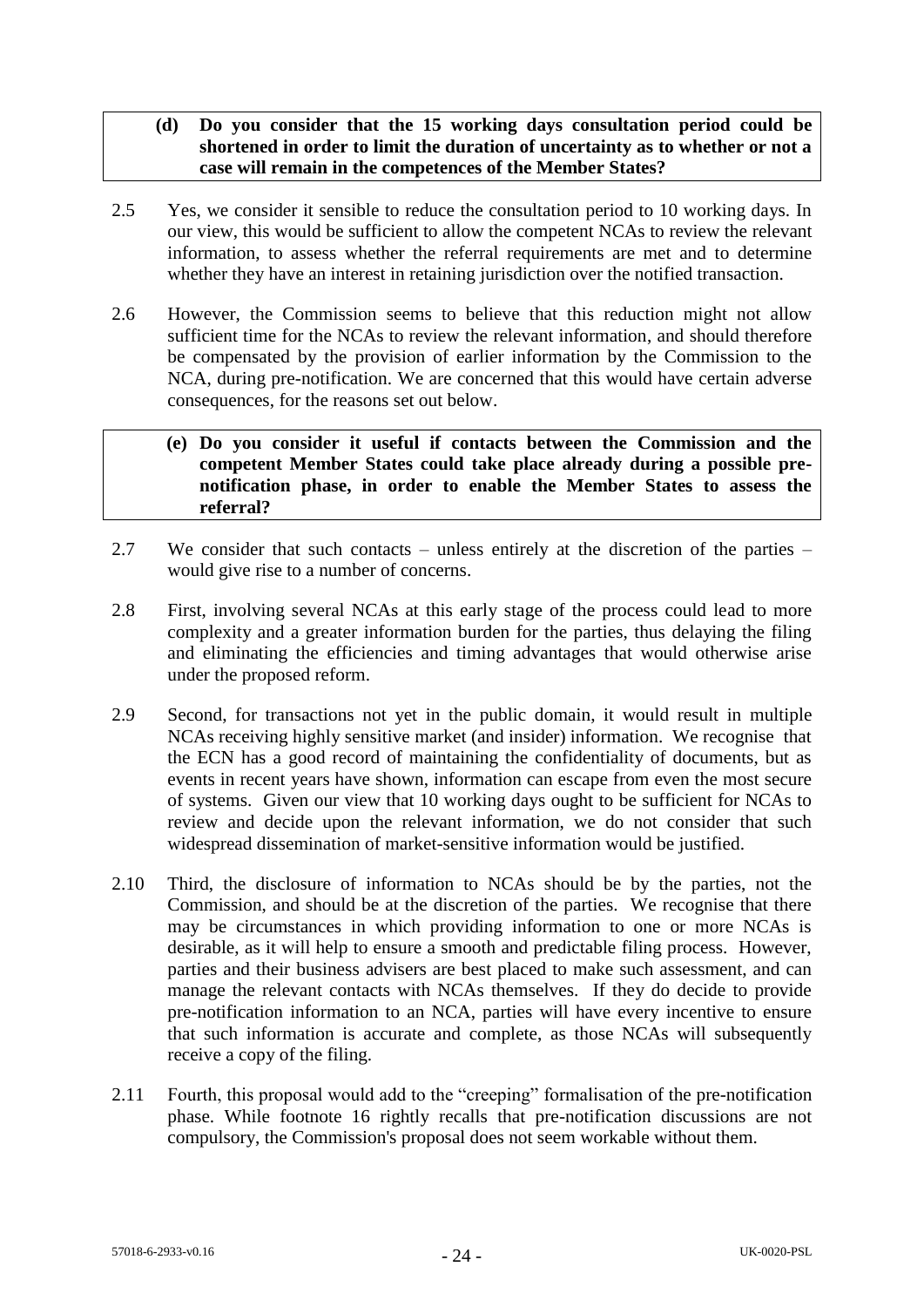- **(f) Do you agree that a broad information exchange between the Commission and the Member State which includes the information gathered in the market investigation should be made possible? Should the results of the Commission's market investigation be accessible to NCAs also following a veto of a Member State?**
- 2.12 To the extent a broader information exchange (including the results of the Commission's market investigation) between the Commission and the Member States would facilitate and speed up the review process by NCAs following a veto of a Member State, they should be made possible. For instance, if NCAs could avoid repeating a market testing exercise on the basis of that which has already been carried out by the Commission, this would alleviate administrative burdens for NCAs, the parties and third party respondents to the market tests.
- 2.13 In our view, the following additional principles should apply:
	- 2.13.1 in the absence of consent of the notifying parties, information from the Commission's formal or informal market testing should not be disclosed prior to the NCA's veto decision. Information contained in the Form CO ought to suffice for the purposes of deciding whether to veto the referral; and
	- 2.13.2 only the competent NCAs should benefit from this broader information exchange and for the sole purpose of their review of the transaction concerned.
	- **(g) What would be in your view appropriate measures to assure that the Member States have a good understanding of the case in order to decide whether or not to ask for a referral (e.g. early information of the Member States, forwarding of a draft notification received by the Commission)? How do you view this suggestion with regard to confidential transactions which are not yet in the public domain?**
- 2.14 See our response to question 2(e) above.
	- **(h) Regarding pre-notification referrals from the Commission to the Member States, Article 4(4), do you see similar room for improvement to streamline the process and to align it with the suggestions on Article 4(5) above, while at the same time safeguarding the interests of all Member States?**
- 2.15 Given that there have been only 6 cases in which an Article 4(5) request has been refused, out of 259 cases in which such a request was made, we agree that there would be scope for a similar improvement to the procedure under Article 4(5).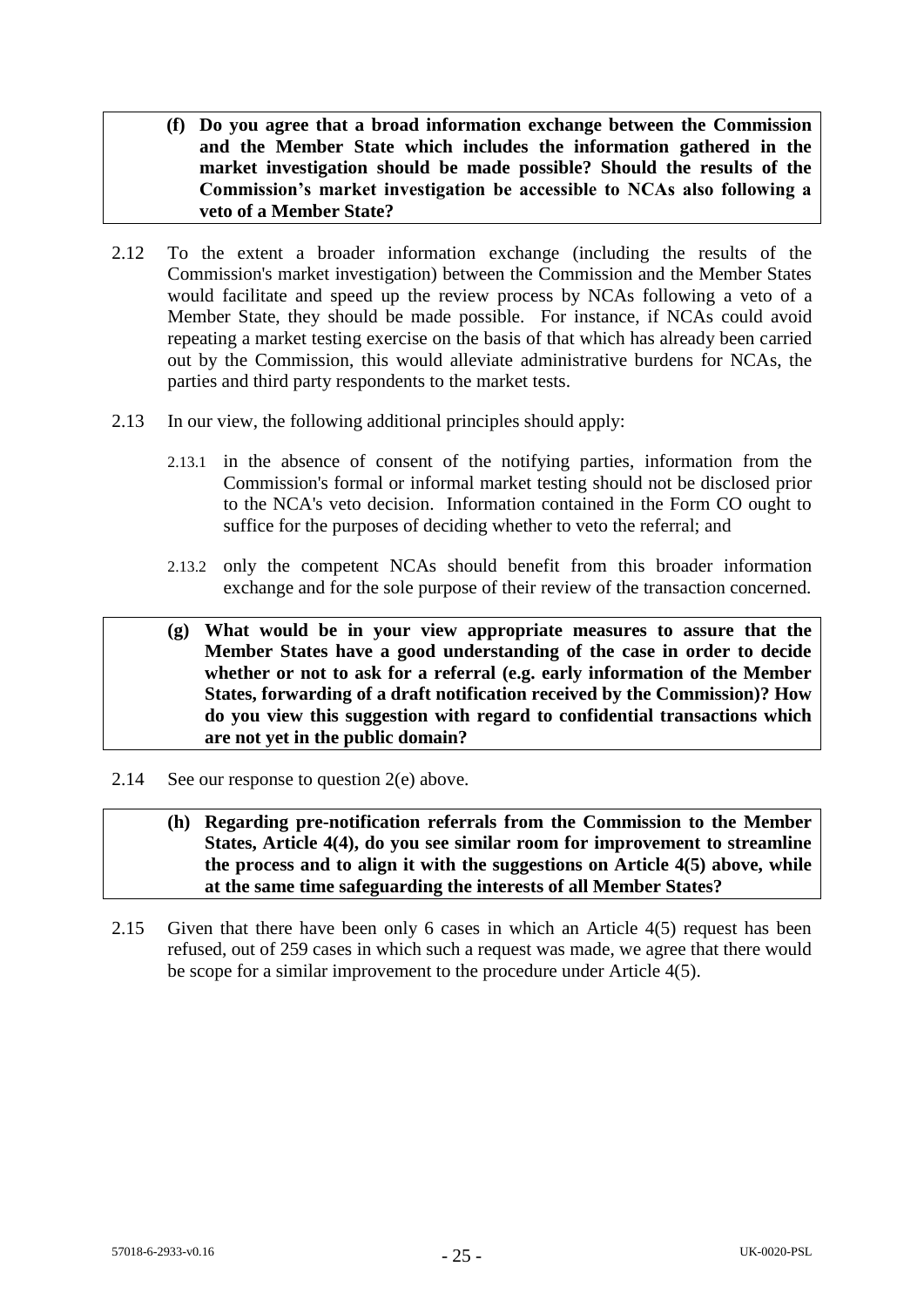- 3. **Regarding the suggestion on Article 22 referrals:** 
	- **(a) Do you agree with the underlying principle of the envisaged modification, i.e. that Article 22 should enable the Member States to refer cases to the Commission for which the Commission is the more appropriate authority due to cross-border effects? Do you also agree that the Commission should then have EEA-wide jurisdiction as for all the other cases it is dealing with?**
- 3.1 The opinion of members of the CLLS is that the Article 22 referral system should be abolished, not modified.
- 3.2 Article 22 referrals are no longer necessary or desirable as:
	- 3.2.1 merger control laws have now been introduced in all Member States except Luxembourg, so that there is no longer a need for a this "Dutch clause". In keeping with the principle of subsidiarity, if it is desirable for small transactions to be subject to merger control scrutiny, that is a choice for Member States to make, in the context of their national merger control regimes;
	- 3.2.2 where the Commission is better placed to assess a transaction, there is still the possibility for the parties to request a pre-notification referral under Article 4(5) EUMR;
	- 3.2.3 experience proves that Article 22 EUMR is seldom used;
	- 3.2.4 where such referrals are made, they are a source of unnecessary complexity, considerable legal uncertainty and costly delays;
	- 3.2.5 the very possibility of an Article 22 referral (which has become increasingly difficult to predict), means that parties to multi-jurisdictional mergers and acquisitions are in principle required to carry out substantive risk assessments across 27 EU Member States, notwithstanding that filings may only be required in one (or even none). Where mergers involve multiple, *de minimis*, local markets, these costs can be substantial. If no such referral is made (as is usually the case), these costs are effectively wasted;
	- 3.2.6 where national filings are required in fewer than three Member (such that an Article 4(5) referral request cannot be made), parties have no mechanism by which they can pre-empt such an Article 22 referral, and avoid the associated costs and delays; and
	- 3.2.7 we disagree with the Commission's assessment that the mechanism retains a useful purpose as it allows for transactions to be considered by the "best placed" authority. In our experience, in those cases where the Commission is considered "best placed" by an NCA, this is often not because of the crossborder nature of the markets in question, but because the NCA does not have the power to review the transaction under their national laws, or is too resource-constrained to do so.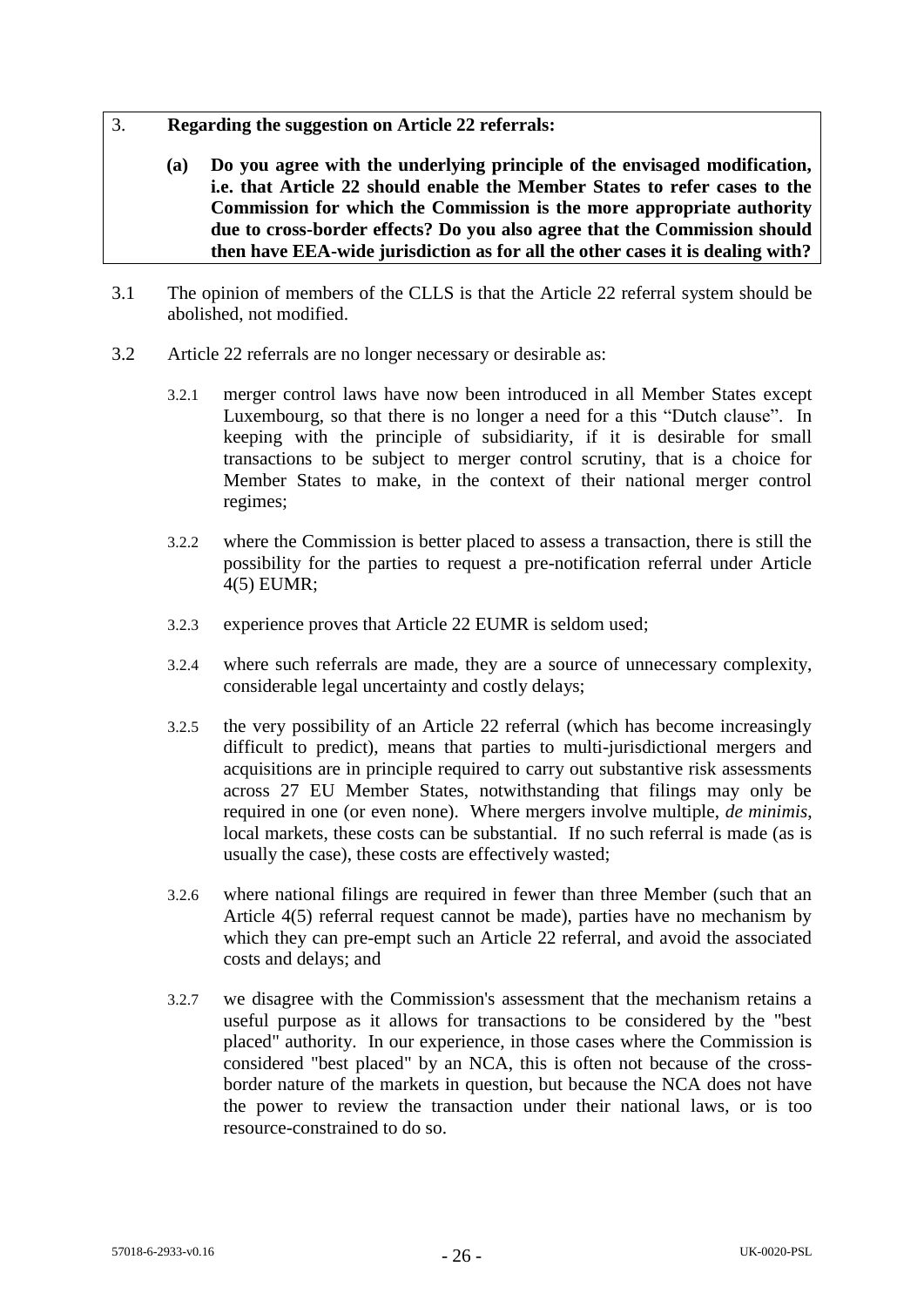- 3.3 Should the Commission however decide to proceed with its suggested changes to Article 22 referrals, we consider that Article 22 should not be used by Member States as a means to capture indirectly small transactions that would not be caught by their national merger control legislations. We therefore agree with the Commission that only Member States which have jurisdiction over the notified transaction should be allowed to make a referral or join a referral request under Article 22. This is a minimum requirement to give the notifying parties a degree of legal certainty with respect to the expected timeframe and to allow them to anticipate potential substantive issues related to the transaction.
- 3.4 We have reservations concerning the broadening of the scope of the Commission's review after the referral.
- 3.5 First, it does not avoid the potential problem of a patchwork approach of parallel proceedings. It would only do so if there are ideal tools capable (without a substantial reform) of preventing any prior decision of NCAs (see our response to Question 3(b) below). Yet, as recognised by the Commission, such tools do not appear to exist. Therefore despite these procedural safeguards there could still be cases where a prior clearance could be given before the referral occurs. We therefore consider the Commission's proposal relating to the broadening of the scope of its review to be potentially counter-productive and likely to lead to greater legal uncertainty for the parties.
- 3.6 Second, the proposal would not obviate the need for the parties to conduct an EU wide antitrust risk analysis for each cross border transaction. On the contrary, it would increase the need for such an assessment (which, as noted above, is likely to be a pointless exercise), as any referral would automatically trigger an EU-wide assessment by the Commission. The substantive criteria relating to candidate cases for referrals, although very useful, may not be sufficient to determine in advance these so-called "candidate cases" given the Commission's wide discretion when deciding on referrals.
	- **(b) Do you agree that the envisaged modification would lead to a clear delineation of which level - Commission or Member States - should deal with a case, taking account of the one-stop-shop principle? Do you agree that this would avoid a patchwork approach of parallel proceedings of the Commission and Member States?**
- 3.7 As mentioned in our response above to question  $3(a)$ , we do not support the idea that the Commission should gain jurisdiction for the whole of EEA: doing so could be counter-productive in terms of legal certainty and predictability for the parties.
- 3.8 Under the envisaged modifications, there would still be room for a patchwork of parallel proceedings, as conceded by the Commission. <sup>40</sup> Moreover, we are not convinced of the feasibility or desirability of the proposals of the Commission for avoiding prior NCA decisions in cases where the procedural safeguards have proven to be insufficient:

<sup>40</sup> Page 18 of the Commission Staff Working Document.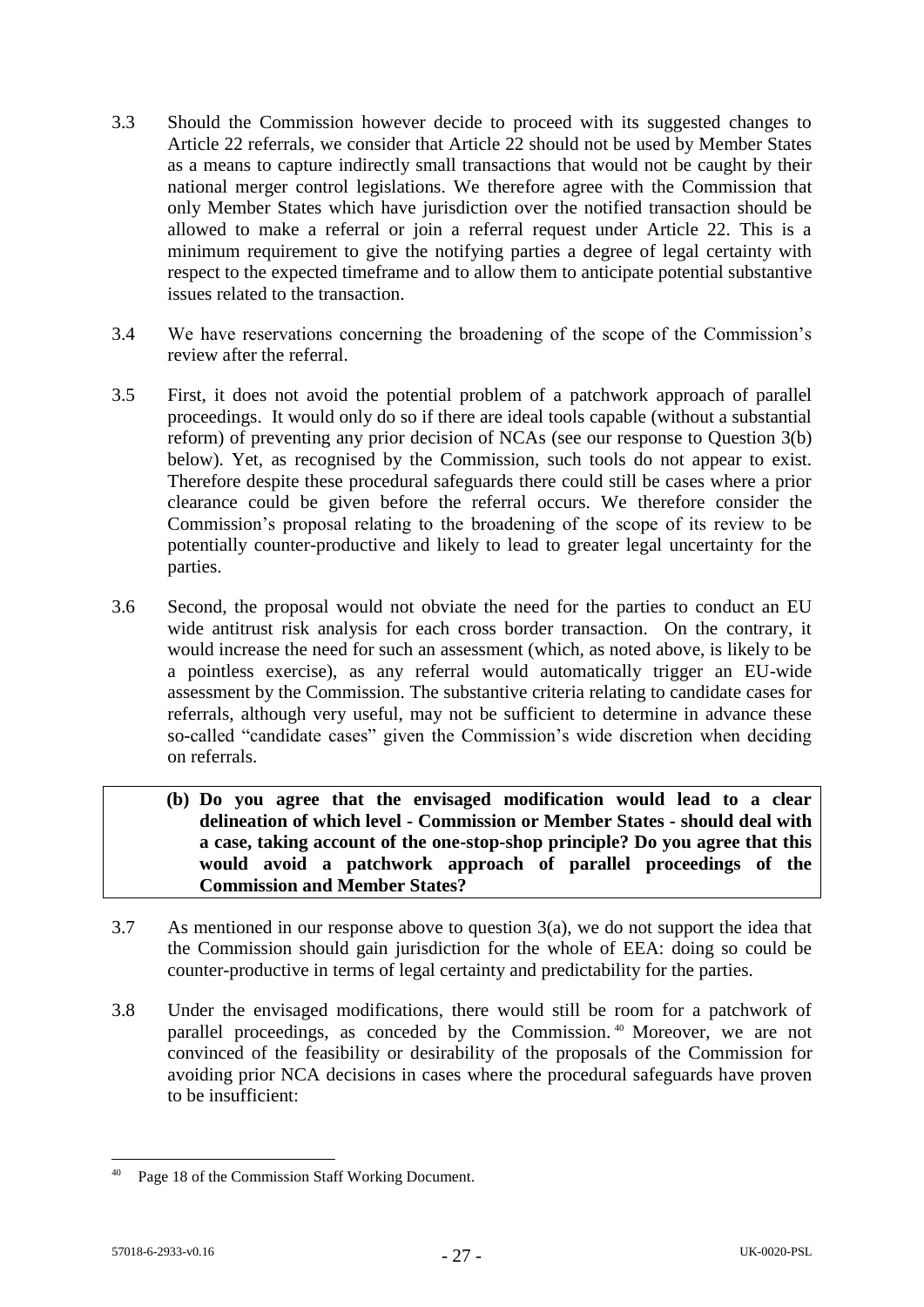- 3.8.1 aligning the timing of national notifications, without approximation of national legislation, seems difficult to achieve;
- 3.8.2 the level of information required by each NCA varies significantly from one merger control regime to another, and these differences frequently explain why national notifications are (deemed) complete at different times. As a result, the clock usually starts ticking at different times;
- 3.8.3 the Phase I review periods range from 20 working days up to 40 working days or even more, depending on the Member State; and
- 3.8.4 the possibility for the Commission to accept a referral and obtain jurisdiction for the whole EEA despite a prior national clearance is not desirable. In particular, if national clearance decisions could, as suggested, become retroactively invalid in the event of an Article 22 referral, that would be anathema to legal certainty and would harm parties' ability to plan transactions and manage merger control risks. Parties should be able to rely on national clearance decisions in order to close their transactions, free of any risk that remedies might subsequently be imposed in respect of that jurisdiction. On the other hand, if such a NCA could veto the referral, there would still be a patchwork of competences and the current system would remain unchanged.
- 3.9 Should the Commission and other stakeholders be willing to retain the proposed reform of the Article 22 system, we suggest the following amendments:
	- 3.9.1 the Commission's decision to accept a referral should give it jurisdiction for all the territories of the Member States that are competent to review the transaction under their national merger control laws (not EEA-wide). This would address the concerns outlined above regarding legal certainty and the need for wasteful pan-European risk assessments. It would also ensure that the Commission's investigations are suitably focused on territories in which the transaction in question has a material impact;
	- 3.9.2 A referral could only be accepted if the transaction is reviewable in three or more EEA Member States. This would refocus Article 22 on transactions that the Commission really is best placed to consider and which are truly crossborder in nature. It would also address a number of existing concerns regarding legal certainty for the parties, as they would themselves have a legal right to request such transactions to be referred under Article 4(5);
	- 3.9.3 The different stages of the referral process should be shortened (see our response to question  $3(e)$  and the national proceedings be suspended from the day after the transmission of the first referral request by the Commission to other competent Member States (the transmission itself taking place on the day the Commission receives the referral request). This would also help prevent – but not eliminate – the risk of a conflicting prior decision of a NCA (see below).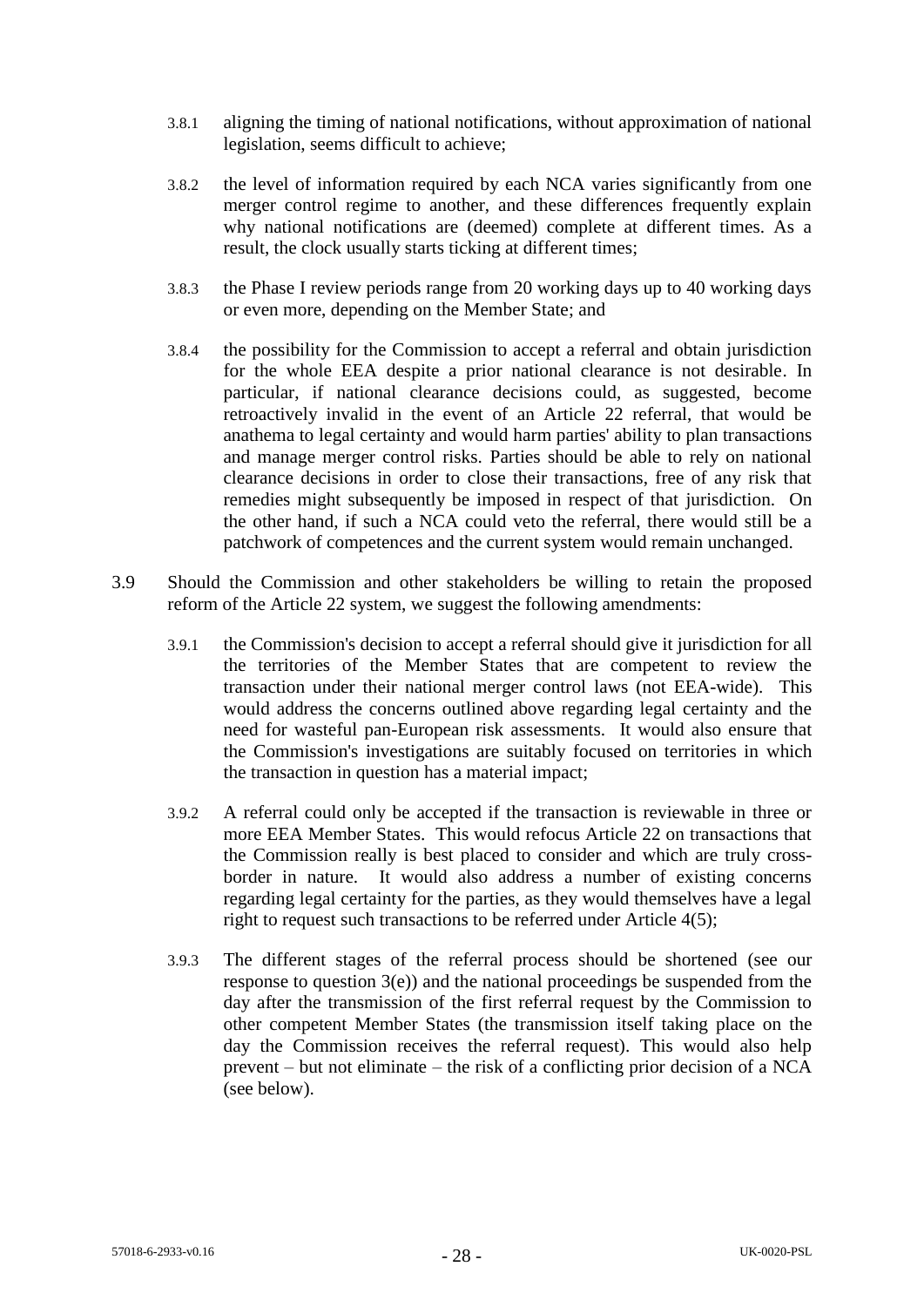- **(c) Do you agree that the envisaged system would make European merger control more effective and would allow it to obtain cases for which the Commission is the more appropriate authority? In particular, do you consider it appropriate that only competent Member States can refer cases to the Commission, as opposed to the current system where also noncompetent Member States can refer a case?**
- 3.10 Please see our response to question 3(b) above.

## **(d) Do you agree that legal certainty for undertakings would be increased if only a Member State competent under its national law could make a referral request?**

- 3.11 We welcome and support this proposal. However, legal certainty would be even better served if the scope of the Commission's jurisdiction to review a transaction were limited to the territories of the competent Member States (see our response to question 3(b) above).
	- **(e) Do you agree that the procedural solutions would prevent the scenario or mitigate the risk that a Member State might have already cleared the transaction before another Member State requests a referral? In your view what would be appropriate procedural solutions?**
- 3.12 As indicated in our response to question 3(b) above, our view is that there are no simple procedural solutions that would effectively prevent the scenario or mitigate the risk that a Member State might have already cleared the transaction before another Member State requests a referral.
- 3.13 However, in addition to our proposal above, we consider that the periods between each stage of the current referral process could be reduced as follows:
	- 3.13.1 the 15 working day period to make a referral after national notification of NCA could be shortened to 10 working day. This would be consistent with the proposal to reduce the corresponding period under the Article 4(5) procedure;
	- 3.13.2 it should be clarified that the Commission transmits the request to the other competent Member States on the same day that it receives it;
	- 3.13.3 the 15 working day period within which other competent Member States could join a referral request after having received information by the Commission should also be reduced, i.e., to 10 working days; and
	- 3.13.4 the review period for the Commission would remain unchanged.
- 3.14 As a result the maximum duration of the referral process would be of 30 days, instead of 40 days.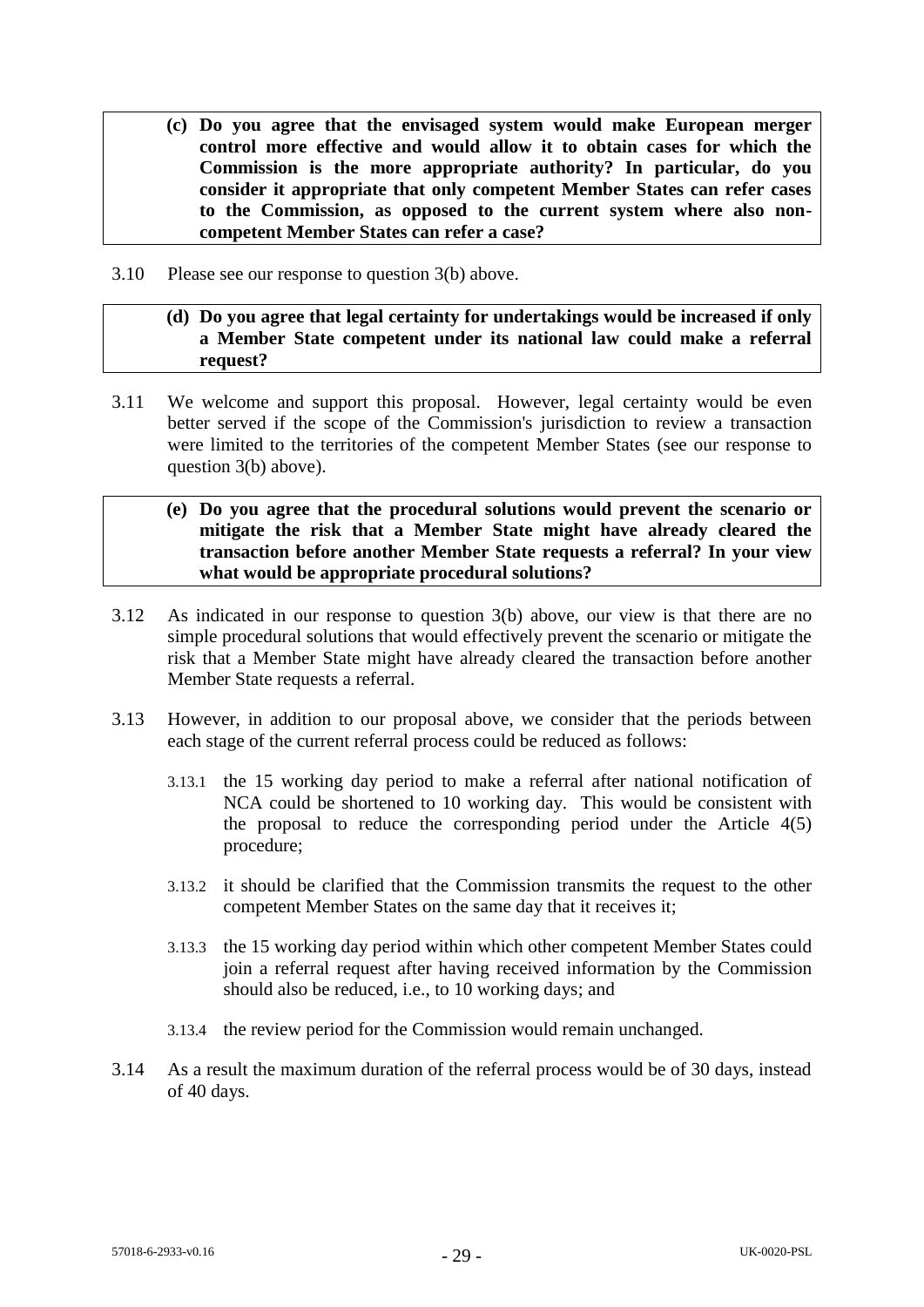- **(f) How do you see the possibility of a making national clearance decision conditional upon no Article 22 referral taking place? Under the law of your respective Member State, would it be possible to issue clearance decisions under the condition that no Article 22 referral takes place?**
- 3.15 Regardless of whether it would be permissible or not under national legislation, making the clearance decisions conditional upon no Article 22 referral taking place does not appear desirable, as it would create legal uncertainty and complexity. If the parties are legally allowed to close the transaction in jurisdictions where clearance has been granted, they may not do so for fear a referral may subsequently be granted. For similar reasons, it would undermine the effectiveness of national regimes, such as that of the UK, in which the parties have a right to close the transaction even in the absence of a filing and/or clearance.
- 3.16 Under the UK merger control regime (as contained in the Enterprise Act 2002) it would not be possible for the OFT or CC to issue a decision that was conditional on something that is unrelated to the conduct or actions of the parties to the transaction.<sup>41</sup>

### **(g) In your view, could the suggestion raise costs for undertakings or would it lead to costs savings due to a better predictability of the system?**

3.17 As indicated in our previous responses, we are not convinced that there is a way to satisfactorily improve Article 22 referrals (without approximation of laws). Therefore, our view is that the suggestion will still raise some issues when it comes to costs for the parties and predictability.

### **(h) Regarding Article 22(5) do you consider that the current procedure that the Commission can invite the Member States to refer a case could be improved in terms of procedure? And if so, in which ways?**

3.18 If feasible, it would further streamline the process if the Commission's invitation to a Member State under Article 22(5) had the effect of starting the period during which the other competent Member States are free to join or object to the referral.

<sup>41</sup> For example, Sections 73(2) and 82 of the Enterprise Act allow the OFT or the CC (as appropriate) to accept undertakings from the parties, but only in respect of "action" that is to be taken by the parties in question. An Article 22 request would arise independently of any action or omission of the parties and could not, therefore, form the basis of an undertaking.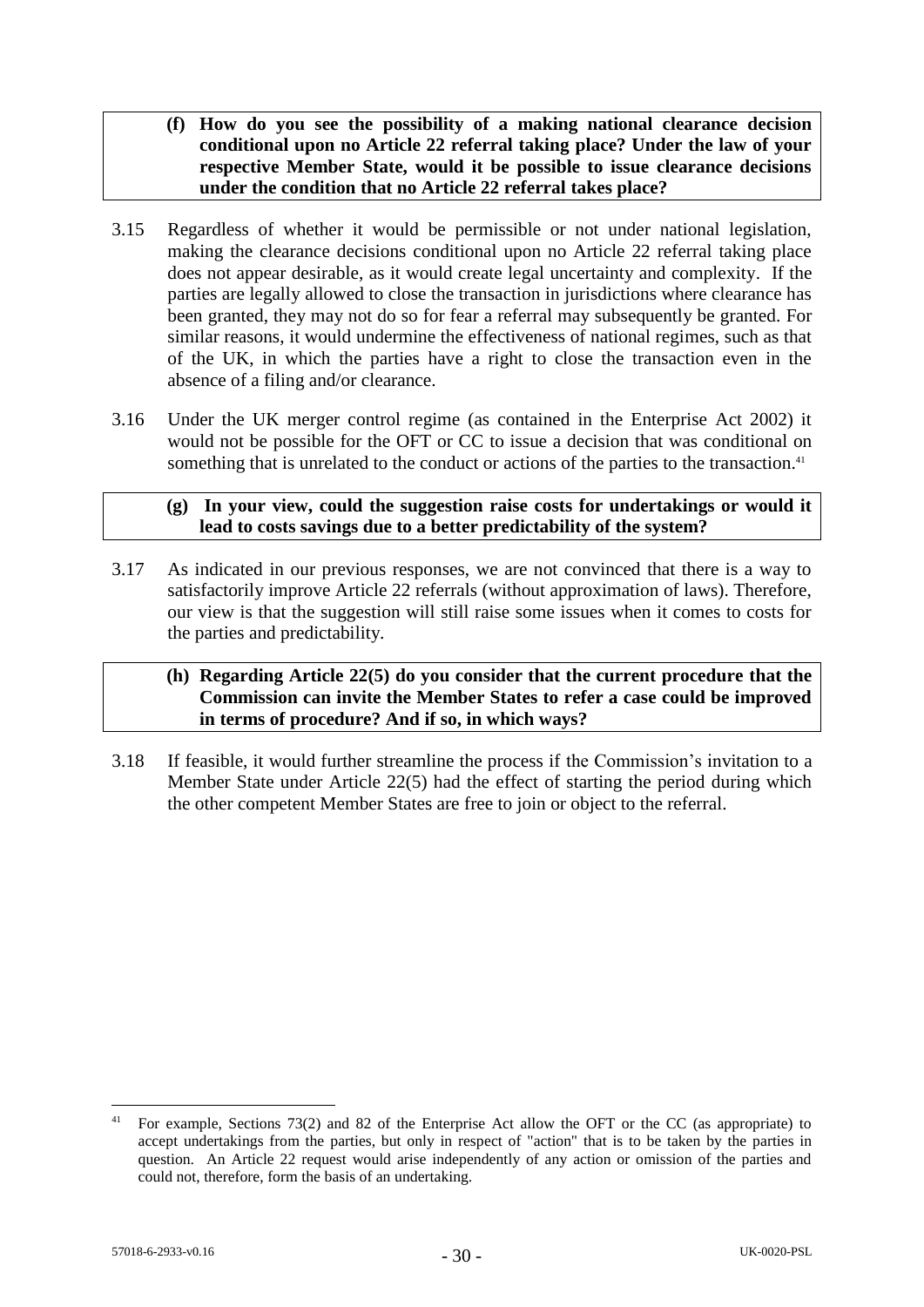## **MISCELLANEOUS QUESTIONS**

- 1. **How could the jurisdictional rules of the Merger Regulation be modified in order to ensure that joint ventures with activities exclusively outside the EEA and not affecting competition within the EEA do not have to be notified to the Commission? Please take into account the need for jurisdictional rules to be clear and easy to apply.**
- 1.1 We applaud the Commission's initiative to explore ways to eliminate the redundant filing requirements that presently arise for transactions having no conceivable nexus with the EU. Such a move would eliminate numerous unnecessary filings under the EUMR. It would also remove the obstacle that is currently posed by the EUMR's jurisdictional criteria to persuading competition authorities in other jurisdictions that they should not require filings for transactions having no conceivable nexus to the jurisdiction.
- 1.2 We envisage two possible mechanisms for achieving this aim.
- <span id="page-30-0"></span>1.3 The first would be to provide that, for full function joint ventures, the applicable turnover thresholds must be satisfied by the joint venture undertaking, so that it is not possible for EUMR jurisdiction to arise solely on the basis of the turnover of its controlling parents. This is our favoured approach, as it would have the merit of simplicity. An alternative would be to exclude jurisdiction for those extra-territorial JVs that currently qualify for treatment under the simplified procedure, i.e. those in which the JV has assets or turnover of less than EUR 100 million in the EEA.
- 1.4 This approach would be consistent with the Commission's experience of reviewing extra-territorial joint ventures. We note that there has never, in over 23 years of the EUMR's history, been a decision in which the Commission has identified a credible competition concern arising from an extra-territorial JV with no, or limited, sales in the EEA (including sales attributable to assets to be contributed to the JV). We recognise that the acceptability of this approach to the Commission will depend on the specific theories of harm that the Commission considers might arise in relation to such JVs. While these are not outlined in the Consultation, we consider it highly likely that these could be addressed through other antitrust enforcement tools whether in the EU, or in other jurisdictions.
- 1.5 The second approach would be to incorporate an explicit nexus test into the EUMR, such that a joint venture would not be treated as having a Union dimension if it has activities exclusively – or almost exclusively - outside the EEA and not affecting competition within the EEA. Moving away from a jurisdictional assessment based purely on turnover thresholds would be less desirable, in our view, than the solution described in paragraph [1.3](#page-30-0) above, but would still be preferable to the current approach to extra-territorial joint ventures. It would allow parties to self-assess whether their extra-territorial JV requires notification, on the understanding that if their assessment is wrong they may face penalties for failure to file. A number of other jurisdictions incorporate similar nexus tests into their merger control regimes (albeit with varying approaches to what amounts to sufficient nexus) and we consider that, on the whole,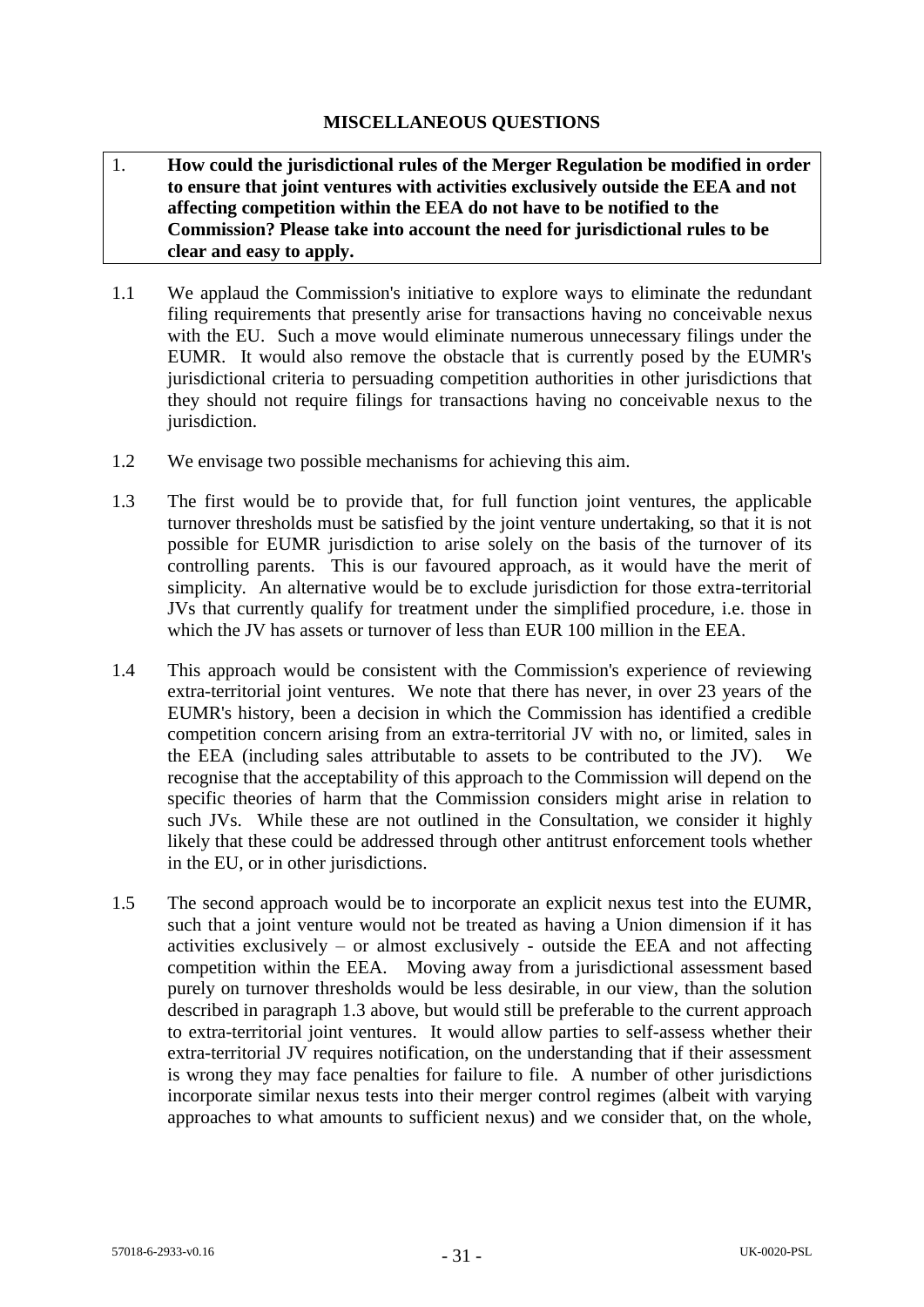this aspect of the relevant regimes is useful. 42 Such a system would need to be complemented by:

- 1.5.1 guidance (by way of amendment to the Commission's Consolidated Jurisdictional Notice) on the circumstances in which an extraterritorial JV might be viewed as affecting competition in the EEA; and
- 1.5.2 the possibility for parties to seek jurisdictional guidance to confirm their understanding that a given JV falls within the exception.

### 2. **Would you recommend any other amendments to the Merger Regulation? Please elaborate.**

2.1 We set out below our comments on the other proposals set out in the "miscellaneous" section of the Consultation.

## **Introduction and/or reinforcement of rules allowing the exchange of confidential information between the Commission and Member States before and after notification of a concentration**

2.2 Please refer to our comments in response to question 2(e) on the case referral system.

# **Modification of Article 4(1) EUMR in order to improve flexibility for notifying mergers that are implemented by way of acquisition of shares via the stock exchange without a public take-over bid.**

2.3 We agree that this would be a useful reform. We suggest that it could be achieved by adding to the list of circumstances set out in Article 4(1), second paragraph: "a good faith intention to make a public bid" or "a good faith intention to acquire decisive influence". This provision would require a similar amendment in the event that the Commission introduced a mandatory or voluntary filing regime for structural links.

## **Complementing Article 5(4) EUMR with explicit methodology for the calculation of a joint venture's relevant turnover**

2.4 We agree that this would be sensible, in order to put the Commission's current approach on a sound legal basis.

**Modification of Article 8(4) EUMR in order to bring the scope of the Commission's power to require the dissolution of partially implemented transactions declared incompatible with the internal market in line with the scope of the suspension obligation (Article 7(4) of the Merger Regulation).**

2.5 We note that this change would only be relevant if the Commission does not opt to amend the EUMR to encompass acquisitions of non-controlling interests as, if it does, the Commission would be able to investigate and remedy partially implemented concentrations under those powers.

<sup>&</sup>lt;sup>42</sup> Examples include Argentina, Austria, Brazil, Germany, India, Norway and Taiwan.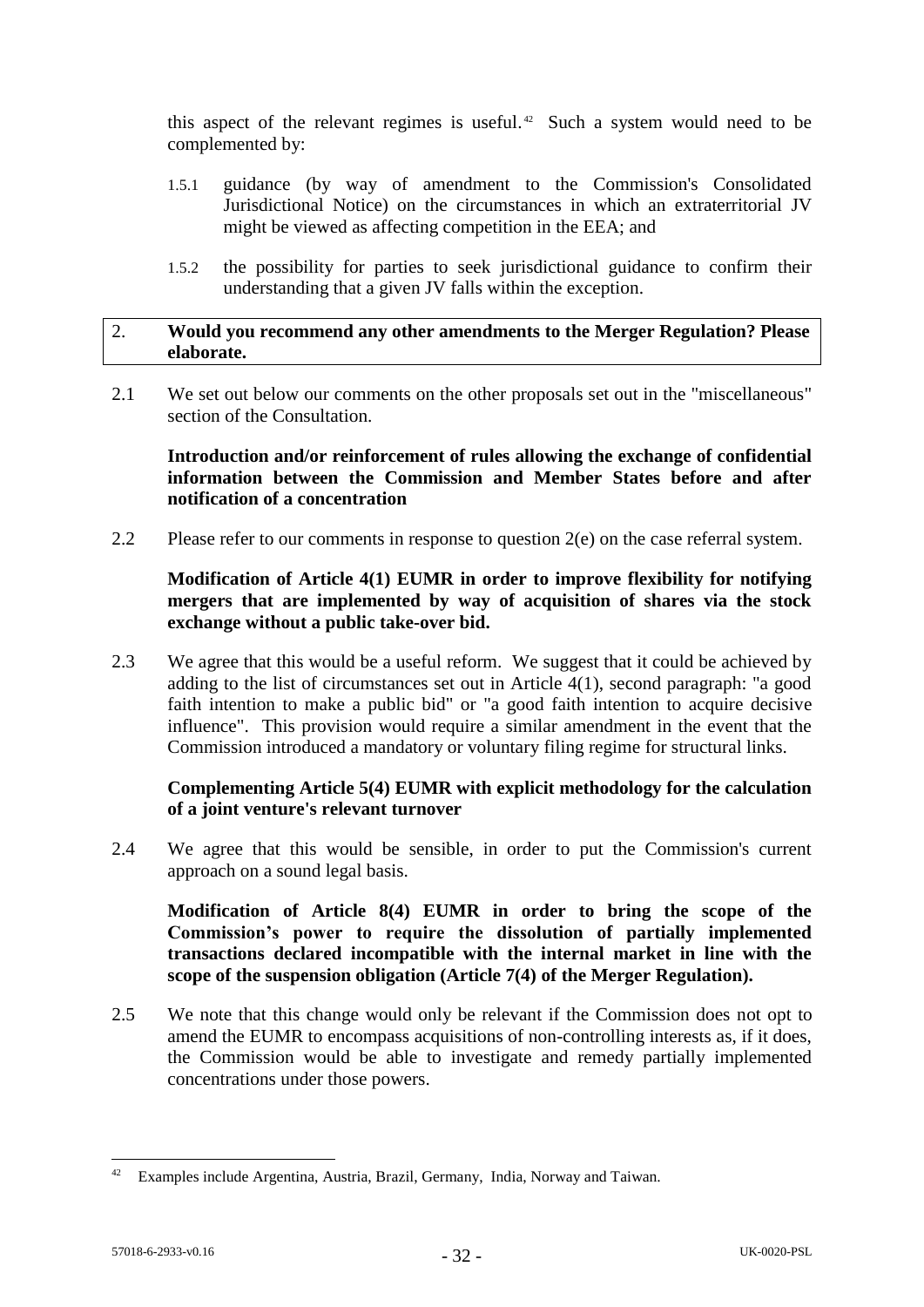- 2.6 If the EUMR is not changed to cover non-controlling interests, we are not persuaded that the *Ryanair/Aer Lingus* case demonstrates the existence of a significant enforcement gap. We take the view that if Ryanair would have been permitted to acquire a non-controlling interest as a standalone transaction, there is no compelling reason why it should be required to divest that interest as a result of the Commission's block of a subsequent takeover bid.
- 2.7 If it is internal consistency of the EUMR that the Commission seeks, that could be achieved by expressly allowing parties to retain a non-controlling interest in a business that is to be divested, provided that does not adversely affect the Commission's ability to implement the remedies that it considers necessary to address the identified SIEC, e.g. by reverting to a version of the pre-2004 formulation of Article 8(4), which required the Commission to seek to "restore effective competition", rather than "restore the situation prevailing prior to the implementation of the concentration". For example, if retention of a non-controlling interest would deter suitable purchasers of the divestment asset, it would not be permitted. In other circumstances, it might facilitate a sale to a suitable purchaser (e.g. because it allows for a lower purchase price, or demonstrates the seller's belief in the value of the divestment asset). Given the lack of evidence that non-controlling minority interests result in significant competitive harm (see our response to question 1 relating to Minority Shareholdings), we consider that achieving consistency in this way would be preferable. By way of example, in *BSkyB/ITV*, the CC allowed BSkyB to retain a shareholding of 7.5% in ITV, on the basis of a conservative assessment of the lowest possible shareholding that might conceivably confer the ability to exercise material influence. Given the losses that BSkyB incurred on its divestment of the remainder of its interest (estimated at around £350 million), this ruling avoided further unnecessary and disproportionate losses.
- 2.8 The CLLS does however recognise the potential for parallel reviews by the Commission (of a full takeover bid) and an NCA (of a previously acquired noncontrolling interest) to result in conflicting decisions. For example, if the Commission had cleared Ryanair's third takeover bid, but the CC had required divestment of its non-controlling interest, that would have led to an uncomfortable conflict between legal rights and obligations under EU and national laws. To address this, the Commission might consider introducing a mechanism whereby either the Commission or the relevant NCA is required to cede jurisdiction to review the relevant acquisition in the event of such parallel reviews.

**Amending the Merger Regulation so as to ensure, notably through sanctions, that parties and third parties that are given access to non-public commercial information of other undertakings exclusively for the purpose of the proceeding (e.g. through access to the file or being informed of the subject matter of the proceeding for the purpose of participating in an oral hearing) do not use or disclose such information for other purposes.**

2.9 We agree that this would be appropriate. We would, however, counsel against introducing such penalties for third parties that receive unsolicited confidential information from the Commission as part of a market testing campaign, such as copies of the parties proposed remedies, for their comments.